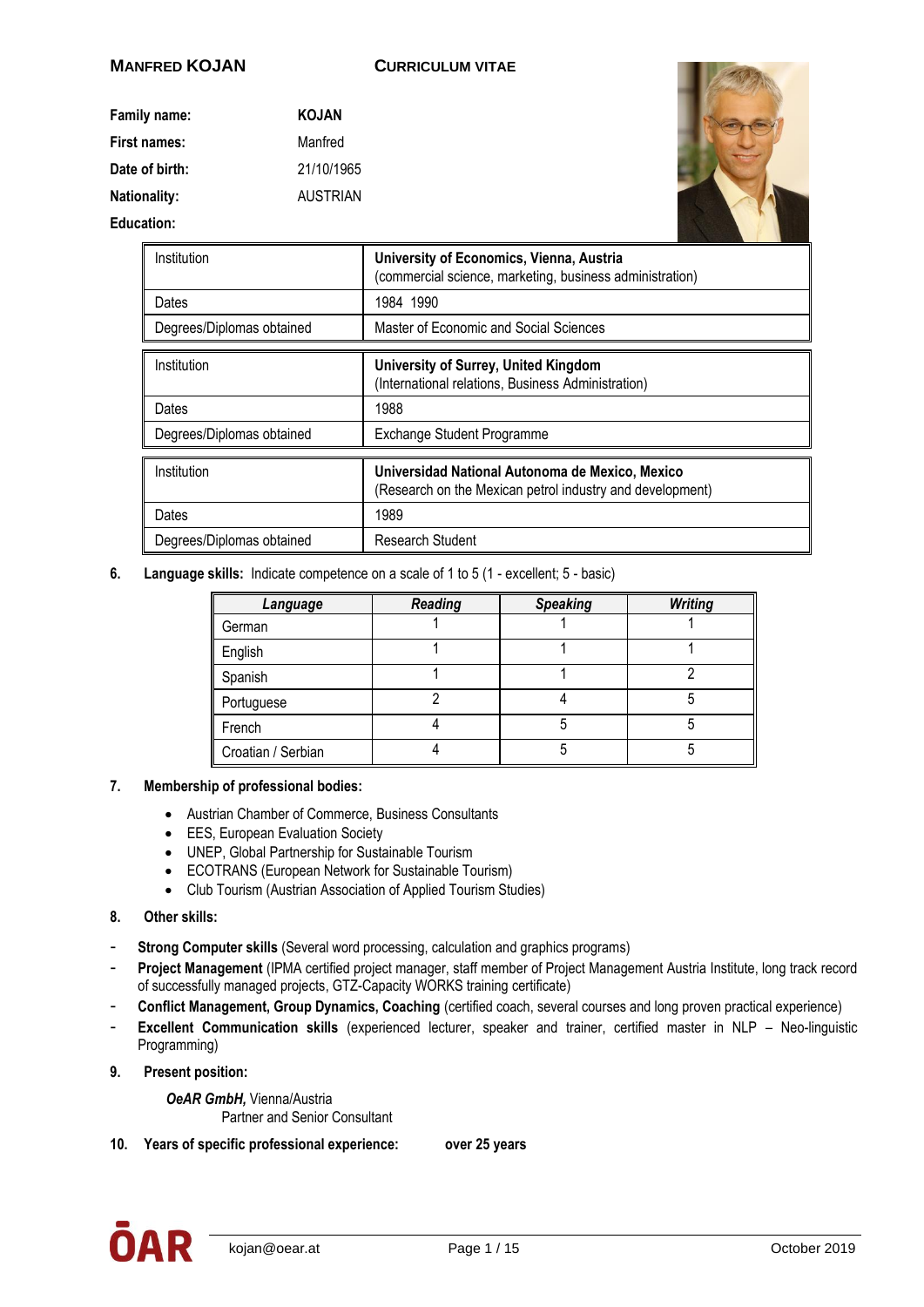### **11. Key qualifications:**

Manfred Kojan is a partner and senior consultant of OAR GmbH, the largest and most experienced regional development company in Austria.

Manfred Kojan specializes in **cooperation development, sustainable rural, regional and tourism development** and **programming, implementation, monitoring and evaluation of national, transnational and EU structural funds, aid and development programmes and projects**.

### **Sustainable tourism development**

- more than 25 years of proven work experience as a consultant, project manager and trainer in the area of sustainable regional and tourism development and Destination Management in EU, in developing countries and EU accession countries;
- a long track record in assisting local stakeholders to develop and implement tourism projects and to get actively involved into the development of tourism related activities;
- successfully setting-up several Destination Management / Regional Tourism Agencies and coaching such organisations in the areas of business planning, product development, tourism marketing and communication and cooperation with relevant stakeholder systems;
- extensive experience in working with National Governments and Public Administrations to develop adequate legal, administrative and organisational frameworks for successful tourism activities for private stakeholders and public bodies;
- successfully working with National Park managements and UNESCO heritage sites on sustainable tourism projects, management concepts, visitor programmes and infrastructure development;
- development concepts and feasibility studies for the valorisation of large scale cultural and touristic impulse and infrastructure projects;
- certified Green Globe Auditor and Consultant with experience in developing and auditing eco labels for sustainable (ecofriendly) tourism in several regions and countries;
- board member and tourism advisor of NGO Living Heritage, an organisation dedicated to the valorisation and illumination of cultural and natural heritage;

### **Team Leader, coach and trainer**

- Certified Project Manager with a long track record of managing successfully complex international EU-funded projects as a Team leader working with national and regional governments and international donor organisations;
- Certified coach with extensive experience of coaching public administration and private sector top and middle management;
- Extensive experience as human resource developer, training manager and trainer with outstanding skills to conduct interactive training processes and techniques, supported by first class educational background in economic and social sciences;
- Confident and credible communicator among high level political, civil service and business representatives;
- excellent communication and reporting skills in English, German and in Spanish language;

# **Monitoring and Evaluation**

- Long track record of all kind of evaluation projects following international and EU standards and applying a wide range of different evaluation tools and methodologies,
- Developing indicator systems for the monitoring and evaluation of national and international development and cooperation programmes,
- Setting-up monitoring systems and procedures for monitoring of projects and programmes,
- Elaborating manuals for monitoring on project and on programme level and providing capacity development for responsible staff

#### **Organisation development and business consultancy**

- Graduated from the University of Economics / Vienna with specialisation in Organisation Development and Marketing;
- Certified business consultant with proven experience in business planning, feasibility studies for large scale cultural and touristic infrastructure projects and the management of huge project budgets;
- Both work experience within and consultancy services for business support structures (such as Chamber of Commerce, Regional Development Agencies, Tourism Destination Management Agencies, Inward Investment Agencies);
- Long track record in setting-up and coaching of businesses, Civil Society and regional organisations and cooperation structures;
- Specific research and experiences with development and steering of networks;
- during his studies he specialized in marketing and up to the moment he is coaching Regional Tourism Agencies on their international marketing activities;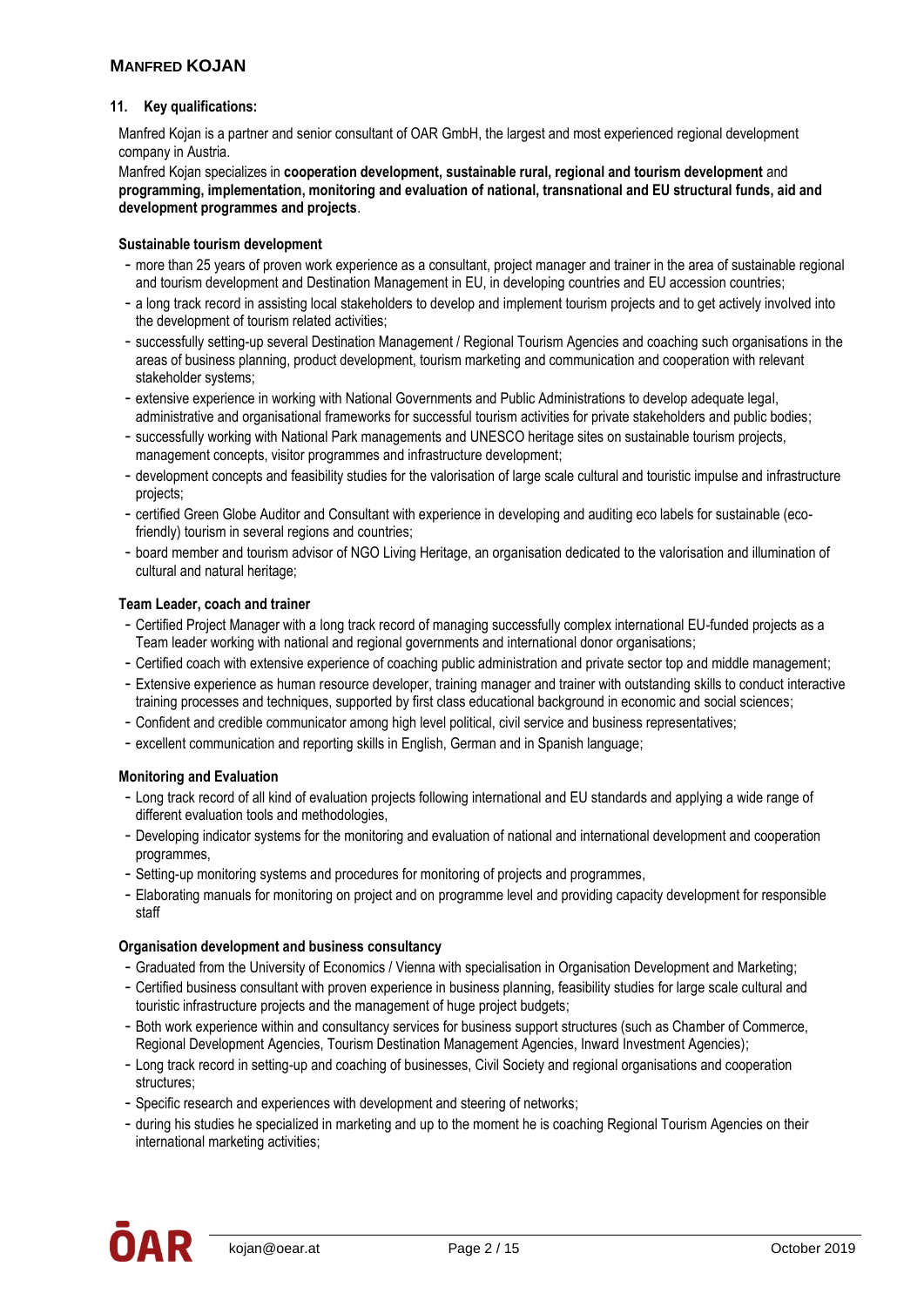## **International Development Programmes and Donor Grant Schemes**

He has an ample knowledge of and wide experience in all aspects of the management cycle (programming, designing of and training on implementation structures and provisions, project generation, training on Project Cycle Management, monitoring and evaluation) of projects and Programmes.

He undertook several ex-ante, on-going and final evaluations of EU Programmes and projects applying EC evaluation criteria. He has successfully been

- preparing the full set of programme documents for several EU Objective, INTERREG, ETC and CBC Programmes,
- supporting Government structures to prepare for Decentralized Implementation System for managing EU Funds,
- facilitating the joint programming process of the relevant partner on cross-border, national and regional level,
- setting-up and coaching the necessary management and control structures,
- developing appropriate communication tools for programme implementation,
- assisting in project generation and preparing of project pipelines,
- providing training for project applicants, management and support structures in all areas of EU project development,
- managing several EU projects himself,
- conducting ex-ante, on-going and ex-post evaluations of EU INTERREG Programmes and projects,
- undertaking comparative analysis of management structures and implementation provisions of many EU INTERREG Programmes.

This wide experience has resulted in a very broad and detailed knowledge of the whole programme and project management cycle. This enables him to consider all aspects of such programmes and to be a competent partner for programme authorities and project proponents;

#### **Rural development**

- part of the ÖAR LEADER network unit team and thus supporting LAGs in preparing LEADER strategies, implementing rural development projects and capacity building,
- developing strategies for rural development and providing policy advice,
- following the value chain approach for diversification of rural economies (both agri-food and agri tourism),

### **Areas of specialisation:**

- Programme planning, implementation, monitoring and evaluation of EU-programmes, grant schemes and projects
- Network and value chains development and Intra- and interregional co-operation and co-operation between Local Authorities, Civil Society Organisations ad enterprises
- Project Management project generation / co-ordination of regional development projects
- Organisation development setting up, development and consulting services for Civil Society and regional organisations and enterprises
- Human resources development, Training, Coaching
- Sustainable regional, rural and tourism development and valorisation of natural and cultural heritage

# **12. Specific experience in the region:**

| Country                | Date from - Date to    | Country                              | Date from - Date to |
|------------------------|------------------------|--------------------------------------|---------------------|
| Austria and EU 27      | $1992 - 2019$          | Mexico, Central and South<br>America | 1989 - 2009, 2012   |
| Serbia                 | 2004-2019              | Vietnam, Laos, Cambodia              | 2009 - 2010, 2012   |
| Montenegro             | 2004-2018              | Thailand                             | 2017-2018           |
| Kosovo                 | 2014-2019              | <b>Bhutan</b>                        | 2018                |
| Bosnia and Herzegovina | 2010 - 2014, 2018/2019 | Palestine                            | 2016-2017           |
| North Macedonia        | 2014-2019              | Albania                              | 2005, 2014-2019     |

# **Contacts:**

Manfred KOJAN Barnabitengasse 12/9, A-1060 Wien, Vienna / Austria Tel.: +43-664-502 6897; e-mail: [kojan@oear.at,](mailto:kojan@oear.at) skype: manfred-kojan-vienna

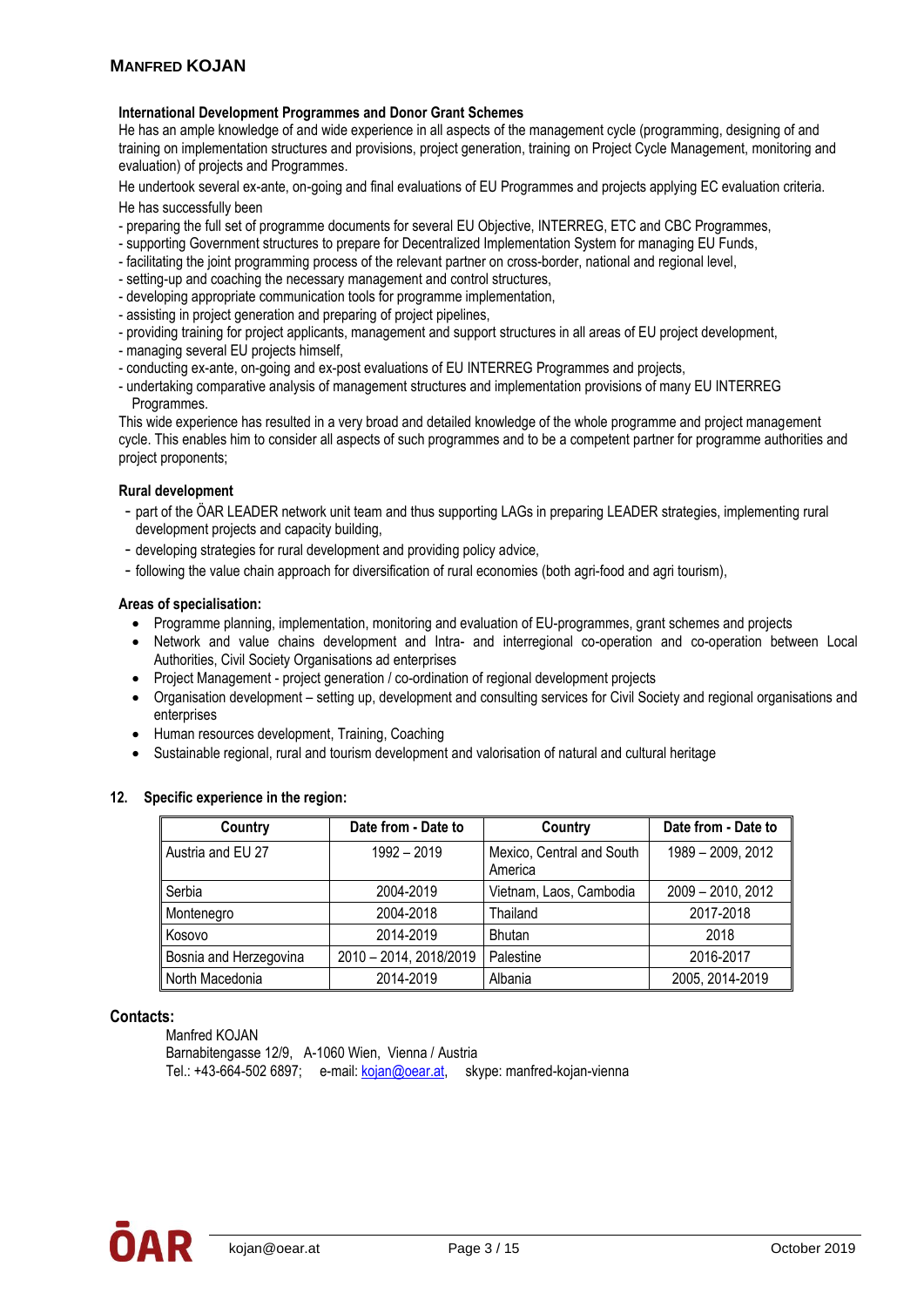# **13. Professional experience**

|    | Date from -<br>Date to        | Location                                                          | Company / Project                                                                                                                                                                       | <b>Position</b>                                | <b>Description</b>                                                                                                                                                                                                                                                                                                                                                                                                                                                                                                                                                                                                                                                                                                                                                                                     |
|----|-------------------------------|-------------------------------------------------------------------|-----------------------------------------------------------------------------------------------------------------------------------------------------------------------------------------|------------------------------------------------|--------------------------------------------------------------------------------------------------------------------------------------------------------------------------------------------------------------------------------------------------------------------------------------------------------------------------------------------------------------------------------------------------------------------------------------------------------------------------------------------------------------------------------------------------------------------------------------------------------------------------------------------------------------------------------------------------------------------------------------------------------------------------------------------------------|
|    | <b>III/1992 to</b><br>date    | Vienna,<br><b>Austria and</b><br>abroad                           | <b>ÖAR GmbH</b>                                                                                                                                                                         | <b>Partner and Senior</b><br><b>Consultant</b> | Senior consultant for local and regional development projects<br>• Programme planning, implementation, monitoring and evaluation of EU-programmes and projects;<br>Network and value chains development and Intra- and interregional co-operation and co-operation between Local<br>$\bullet$<br>Authorities, Civil Society Organisations ad enterprises;<br>Human resources, capacity development and coaching;<br>$\bullet$<br>Organisation development and consulting services for Civil Society and regional organisations;<br>$\bullet$<br>Sustainable regional and tourism development and valorisation of natural and cultural heritage;<br>$\bullet$<br>Integrated tourism development for enterprises and communities and feasibility studies for touristic impulse<br>$\bullet$<br>projects; |
| 81 | 10/2019-<br>6/2021<br>ongoing | Austria                                                           | Programming and SUP of the<br>Austrian EMF(A)F Programme 2021-<br>2027                                                                                                                  | Senior Expert                                  | Senior Expert for Programming and SUP of the Austrian EMF(A)F Programme (European Maritime and Fisheries<br>Fund); Main tasks: Steering of the overall programming and submission process, technical inputs to the programming<br>document                                                                                                                                                                                                                                                                                                                                                                                                                                                                                                                                                             |
| 88 | 3/2019-<br>11/2020<br>ongoing | Slovenia,<br>Austria                                              | On-going evaluation of the Interreg<br>V-A Programme Slovenia-Austria<br>2014-2020                                                                                                      | Senior Expert                                  | Evaluation of the performance and procedures of the cooperation Programme Slovenia-Austria applying EU and<br>international evaluation methodologies and standards and providing advice to the Programme structures on<br>appropriate adaptations.                                                                                                                                                                                                                                                                                                                                                                                                                                                                                                                                                     |
| 87 | 2/2019-5/2020<br>ongoing      | Albania,<br>N-Macedonia.<br>Serbia.<br>Montenegro,<br>Kosovo      | Value Chain development<br>- Mountain Tourism,<br>- Honey<br>GIZ (DE), office Skopje, Mr. Benjamin<br>Mohr, Benjamin.Mohr@giz.de                                                        | Senor Expert                                   | Expert advice to the responsible project teams on developing two value chains (a) Mountain Tourism VC, (b) Honey VC<br>for rural diversification in the Western Balkans.                                                                                                                                                                                                                                                                                                                                                                                                                                                                                                                                                                                                                               |
| 86 | 11-12/2018                    | Bhutan                                                            | <b>Assessment Bhutan Tourism Policy</b>                                                                                                                                                 | <b>Tourism Expert</b>                          | Assessment of the Bhutanese visa regime and tourism policy and its contribution to sustainable tourism development<br>and regionally balanced impact of the tourism industry.                                                                                                                                                                                                                                                                                                                                                                                                                                                                                                                                                                                                                          |
| 85 | 08/2018-<br>01/2019           | Albania                                                           | <b>Diversification of Sustainable Rural</b><br><b>Development in Albania</b><br><b>UNDP</b>                                                                                             | Team Leader                                    | Defining the best involvement of the local (municipal) level in rural development. Preparing a guide book on rural<br>development approaches and tasks and documenting international good practice case studies.                                                                                                                                                                                                                                                                                                                                                                                                                                                                                                                                                                                       |
| 84 | 7-9/2018                      | Kosovo                                                            | <b>Sharri Mountain Experience Centre</b>                                                                                                                                                | <b>Tourism Expert</b>                          | Assessment of tourism development potentials in Kosovo part of Sharri mountains and developing a concept for a<br>mountain experience centre in Prisren. This centre is designed as a flag ship tourism centre that assembles a large<br>range of hospitality and leisure infrastructures, attractions and events that are best suitable for providing attractive<br>experiences in the stunning mountain area for both national and international visitors and creating high revenues for<br>local stakeholders.                                                                                                                                                                                                                                                                                      |
| 83 | 3-6/2018                      | Albania,<br>N-Macedonai,<br>Serbia, BiH,<br>Montenegro,<br>Kosovo | Value Chain development and rural<br>diversification<br>GIZ (DE), office Skopje, Mr. Benjamin<br>Mohr, Benjamin.Mohr@giz.de;<br>SWG-RRD, Mr. Boban Ilic,<br>boban.ilic@swg-seerural.org | Senior expert                                  | On behalf of GIZ (DE) and SWG-RRD the value chain methodology has been adapted to support rural regions on the<br>Western Balkan to diversify rural economic activities in the agri-food and tourism sector.<br>Agri-food and tourism value chains for diversifying rural activities have been identified and mapped in 7 cross-border<br>Area Based Development regions.<br>Tasks covered: development of methodology, support to local and regional experts, capacity building for local/regional<br>stakeholders, policy advice                                                                                                                                                                                                                                                                     |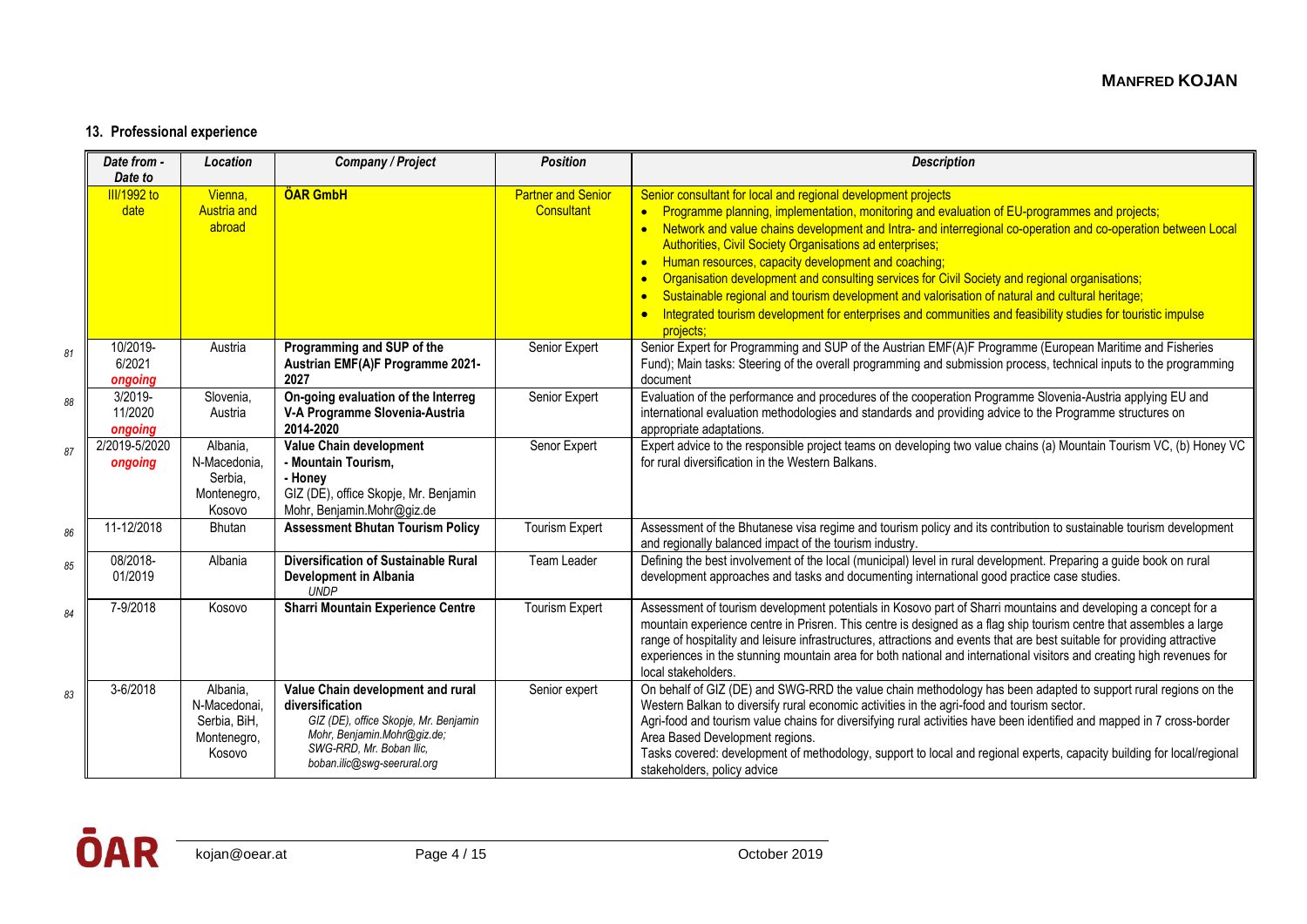| 82 | 12/2017-<br>7/2022<br>ongoing | Austria              | On-going evaluation of the Austrian<br>IWB/EFRE Programme 2014-2020                                                                                             | Evaluator                                | Key expert within the evaluation of the Austrian EFRE Programme 2014-2020. Main tasks covered are support to the<br>management of the overall evaluation process, facilitator for reflections, workshops and conferences and evaluator of<br>EFRE Programme communication.                                                                                                                                                                                                                                                            |
|----|-------------------------------|----------------------|-----------------------------------------------------------------------------------------------------------------------------------------------------------------|------------------------------------------|---------------------------------------------------------------------------------------------------------------------------------------------------------------------------------------------------------------------------------------------------------------------------------------------------------------------------------------------------------------------------------------------------------------------------------------------------------------------------------------------------------------------------------------|
| 81 | 11/2016-<br>3/2017            | Palestine            | Evaluation EU support to the<br><b>Palestine Cultural Sector</b>                                                                                                | <b>Team Leader</b>                       | Evaluation of the EU support to the Palestine Cultural sector following EU and international evaluation methodologies<br>and standards                                                                                                                                                                                                                                                                                                                                                                                                |
| 80 | 12/2016-1<br>/2017            | E<br>Adriatic/Ionian | <b>ADRION - Assessment of project</b><br>applications                                                                                                           | Assessor                                 | Assessment of project applications for the EU ADRION Programme.                                                                                                                                                                                                                                                                                                                                                                                                                                                                       |
| 79 | XI-XII / 2016                 | Albania              | <b>Albanian National Tourism Strategy</b><br>GIZ (DE), office Tirana, Mr. Peter<br>Feldmann peter.Feldmann@giz.de                                               | Senior Tourism Expert                    | Expert advice for the Ministry of Tourism (on behalf of GIZ) on the development and contents of the National Tourism<br>Strategy of Albania                                                                                                                                                                                                                                                                                                                                                                                           |
| 78 | IX/2016-<br><b>III/2017</b>   | Albania              | <b>Tourism Master Plan for Albanian</b><br><b>Alps</b><br>PM-Group, Ireland<br>Dermot O'Dwyer (+353 1 404 0700)<br>dermot.odwyer@pmgroup-global.com             | Senior Tourism Expert                    | Development of a tourism master plan and feasibility studies for tourism development projects in the Albanian Alps<br>area for the Albanian Development Fund (ADF) and support with guest survey and marketing strategy.<br>Client: Albanian Development Fund, Council of Europe Bank                                                                                                                                                                                                                                                 |
| 77 | VIII/2016-<br><b>III/2017</b> | Albania              | <b>Mountain Tourism Development</b><br>Nikolica / Korca - Assessment and<br><b>Feasibility Study</b><br>GIZ, Germany, Ms. Katja Roeckel<br>katja.roeckel@giz.de | Team Leader and<br>Senior Tourism Expert | Advise to the Government of Albania / D. Prime Ministers Office on the development of ski resort and/or sustainable all-<br>year mountain tourism in Nikolica / Korca Region. (Assessment of local / regional potentials, tourism development<br>strategy / tourism master plan, pre-feasibility study, preparation of decision basis for Parliament)                                                                                                                                                                                 |
| 76 | XI/2015-<br>IX/2016           | Austria / EU         | Coaching ECEC on development of<br><b>EU Common Training Principles for</b><br><b>Engineers</b>                                                                 | Coach, int. Project<br>Manager           | Support to ECEC (European Council of Engineers Chambers) to prepare and implement an EU wide project for the<br>development of Common Training Principles and setting common professional standards for several Engineer<br>professions. Activities included Preparing EU project tender, Support on international project manager and coaching of<br>in-house staff, Preparing and undertaking an EU-wide survey, Facilitation of international conferences                                                                          |
| 75 | IX/2015-<br>IV2017            | Austria              | <b>Mentoring for Migrants</b>                                                                                                                                   | Mentor / Coach                           | On behalf of Integrationshaus Wien and Austrian Chamber of Commerce Mentor and Coach for migrants to support<br>them in finding job and professional development in Austria                                                                                                                                                                                                                                                                                                                                                           |
| 74 | VIII/2015-<br><b>III/2016</b> | Austria              | HORIZONT 3000: Strategy 2020                                                                                                                                    | <b>Facilitator and Senior</b><br>Expert  | Facilitation of the participatory and interactive strategy development process of the largest Austrian development<br>organisation and supporting the orientation of their aid activities in line with national and EU development policies                                                                                                                                                                                                                                                                                           |
| 73 | II-XII/2015                   | Austria              | <b>SME Coaching</b>                                                                                                                                             | <b>Business Coach</b>                    | Coaching of SME company owners and founders on issues related to business start-up and business development<br>issues.                                                                                                                                                                                                                                                                                                                                                                                                                |
| 72 | I/2014-IV/2015                | Kosovo               | Technical Assistance for Kosovo's<br><b>Cross-border Cooperation</b><br><b>Programmes</b><br>EuropeAid/132391/C/SER/XK                                          | Team Leader                              | Team Leader for a Technical Assistance project to the Ministry of Local Government Administration for setting-up<br>structures and procedures for the management of Kosovo's cross-border (with Albania, Montenegro and the former<br>Yugoslav Republic of Macedonia) and transnational cooperation Programmes. Tasks included:<br>- Overall project management                                                                                                                                                                       |
|    |                               |                      |                                                                                                                                                                 |                                          | - Coaching and advice to the upper management of the Ministry on issues related to national and international<br>networking, development and implementation of appropriate monitoring systems on Programme and project level, re-<br>organisation of Ministry Departments for effective management of EU Programmes, development of Manuals of<br>Procedures for core processes and tasks for EU Programme management (support for DIS preparations);                                                                                 |
|    |                               |                      |                                                                                                                                                                 |                                          | - Capacity development and hands-on support to staff and stakeholders involved in the implementation of EU CBC<br>Programmes on issues related to programming of CBC Programmes, development of indicator systems for<br>monitoring Programmes, EU programme cycle procedures, Grant Management (evaluation of proposals, financial<br>management, monitoring and reporting on project level), communication, networking and coordination with<br>counterparts and relevant stakeholders on national, cross-border and European level |

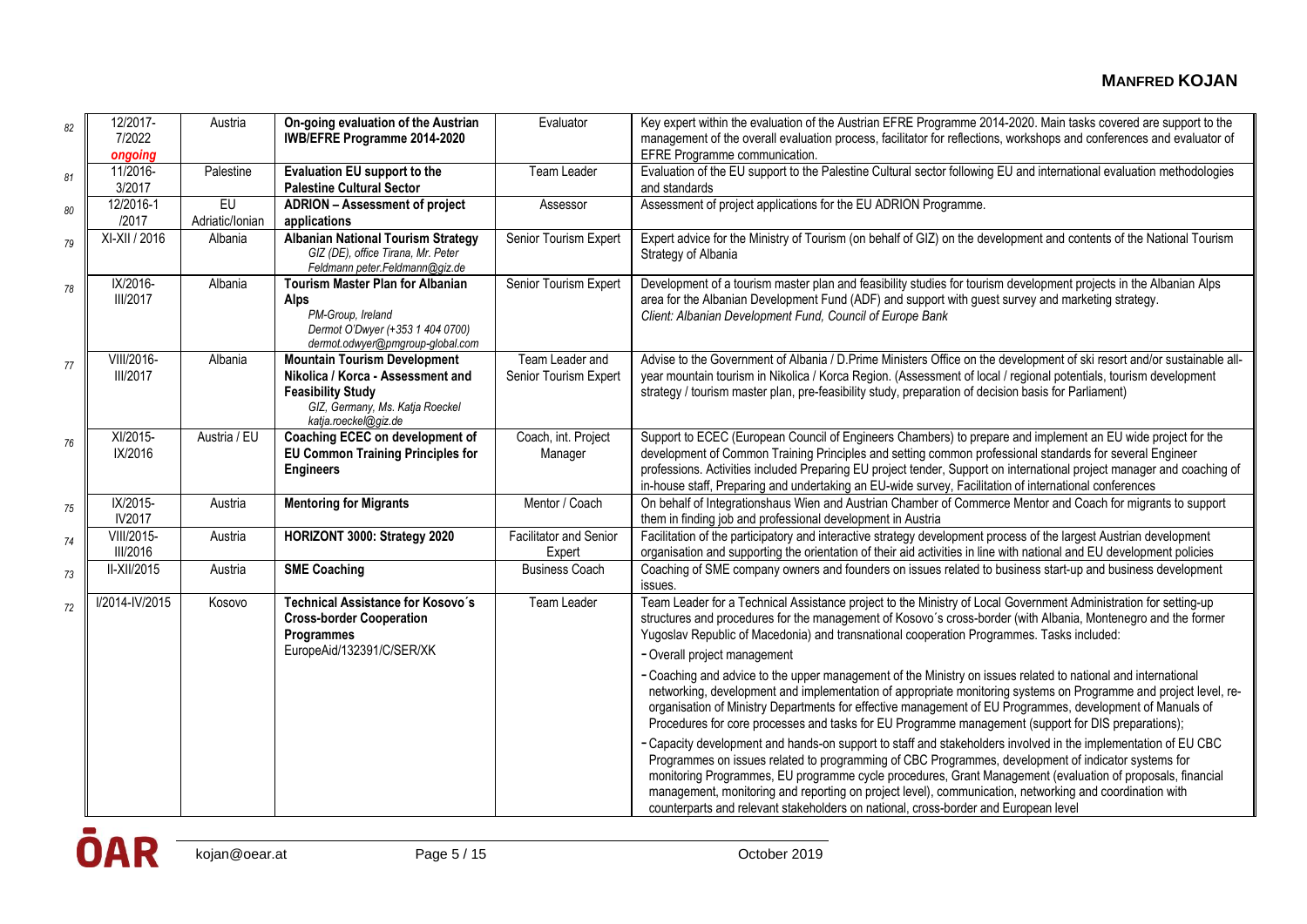| 71 | $XI/2013 -$<br>VII/2014     | Bulgaria,<br>FYROM,<br>Serbia, Turkey | Programming Bulgarian IPA CBC<br><b>Programmes 2014-2020</b>                                                                                         | Team Leader, Senior<br>Expert            | Team Leader and Senior Expert for programming the Bulgarian external border CBC Programmes (IPA CBC) with<br>Macedonia, Serbia and Turkey. This including the technical support to the Programme Authorities of the involved<br>countries, the coordination of the overall programming process, the facilitation of bilateral workshops and the<br>elaboration of indicator systems and programme documents                                                                                                                                                                                                                |
|----|-----------------------------|---------------------------------------|------------------------------------------------------------------------------------------------------------------------------------------------------|------------------------------------------|----------------------------------------------------------------------------------------------------------------------------------------------------------------------------------------------------------------------------------------------------------------------------------------------------------------------------------------------------------------------------------------------------------------------------------------------------------------------------------------------------------------------------------------------------------------------------------------------------------------------------|
| 70 | $IX/2013 -$<br>X/2014       | Romania.<br>Bulgaria                  | <b>Ex-ante Evaluation and SEA for</b><br>RO-BG CBC Programme 2014-2020                                                                               | Team Leader,<br><b>Evaluation Expert</b> | Team Leader for the Ex-ante Evaluation and SEA of the CBC Programme Romania-Bulgaria 2014-2020 that included<br>the overall coordination of ex-ante evaluation and SEA activities in accordance with EU evaluation standards and in<br>line with the programming process, technical advice on indicator systems and provisions for Programme monitoring<br>and the coverage of all necessary evaluation tasks for the new territorial cooperation Programme.                                                                                                                                                               |
| 68 | V-XI/2013                   | Slovakia                              | Tourism strategy for UNESO city<br><b>Banska Stiavnica</b>                                                                                           | Senior Tourism Expert                    | Development of a tourism strategy for the valorisation of the UNESCO world heritage town Banska Stiavnica. The<br>tasks covered<br>• Analysis of the tourism offer and the potentials and organisational situation of tourism,<br>Conducting a visitor survey,<br>$\bullet$<br>Development of a tourism development strategy, including initiatives for tourism product development, improving<br>$\bullet$<br>accommodation and reservation system, tourism marketing and improving the quality of tourism services in the<br>region                                                                                      |
| 67 | <b>III-VII/2013</b>         | Austria                               | <b>Ex-ante Evaluation and SEA for the</b><br><b>Growth and Employment</b><br>Programme Vorarlberg 2014-2020                                          | <b>Evaluation Expert</b>                 | Senior Evaluation Expert for the Ex-ante Evaluation of the "Growth and Employment Programme Vorarlberg 2014-<br>2020" that included all necessary evaluation tasks for the new Programme.                                                                                                                                                                                                                                                                                                                                                                                                                                  |
| 66 | <b>III/2013-</b><br>VI/2014 | Hungary,<br>Austria                   | <b>Ex-ante Evaluation and SEA for ETC</b><br>Programme AT-HU 2014-2020                                                                               | Team Leader,<br><b>Evaluation Expert</b> | Team Leader for the Ex-ante Evaluation and SEA of the ETC Programme Austria-Hungary 2014-2020 that included the<br>overall coordination of ex-ante evaluation and SEA activities in accordance with EU evaluation standards and in line<br>with the programming process, technical advice on indicator systems and provisions for Programme monitoring and the<br>coverage of all necessary evaluation tasks for the new ETC Programme.                                                                                                                                                                                    |
| 65 | <b>III/2013-</b><br>VI/2014 | Slovakia.<br>Austria                  | <b>Ex-ante Evaluation and SEA for ETC</b><br>Programme AT-SK 2014-2020                                                                               | Team Leader,<br><b>Evaluation Expert</b> | Team Leader for the Ex-ante Evaluation and SEA of the ETC Programme Austria-Slovakia 2014-2020 that included the<br>overall coordination of ex-ante evaluation and SEA activities in accordance with EU evaluation standards and in line<br>with the programming process, technical advice on indicator systems and provisions for Programme monitoring and the<br>coverage of all necessary evaluation tasks for the new ETC Programme.                                                                                                                                                                                   |
| 64 | II-VIII/2013                | Bosnia and<br>Herzegovina             | Self-evaluation of IPA assistance to<br><b>Regional Economic, SME and</b><br><b>Tourism Development</b>                                              | Senior Evaluation<br>Expert              | On behalf of the EC Delegation in Sarajevo assessment of the contribution of the IPA Programme for Economic<br>Development to stimulating the sustainable economic development in Bosnia and Herzegovina. (FWC COM 2011-<br>LOT <sub>1</sub> )                                                                                                                                                                                                                                                                                                                                                                             |
| 63 | XI-XII / 2012               | El Salvador,<br>Belize                | <b>REDD Programme - financing</b><br>sustainable forestation in Central<br>America<br>GIZ (DE), GreenTec Invest (AT)                                 | Senior Expert                            | Advice to GIZ within the development cooperation programme "Reducing Emissions from Deforestation and Forest<br>Degradation (REDD)" on new ways for financing forestation and coffee projects in Central America that serve for<br>combating climate change                                                                                                                                                                                                                                                                                                                                                                |
| 62 | XI/2012-I/2013              | Slovakia,<br>Austria                  | Regional System analysis of the<br>Austrian -Slovak border region                                                                                    | Senior Expert                            | Analysis of the relevant administrative and institutional systems for potential cross-border projects between the Slovak<br>Republic (Trnava region) and Lower Austria.                                                                                                                                                                                                                                                                                                                                                                                                                                                    |
| 61 | VI-Xi/2012                  | Vietnam                               | <b>Environmentally and Socially</b><br><b>Responsible Tourism Capacity</b><br>Development Programme (ESRT)<br>EuropeAid/130064/C/SER/VN<br>GOPA (DE) | Senior Expert,<br><b>Tourism Planner</b> | ESRT Programme planning. As designated Team leader tasks related to the coordination of the project with EU<br>policies and national institutions as well as planning and supervision of technical inputs of experts.<br>Technical advice and input related to responsible and sustainable tourism development in Vietnam. Identification and<br>dissemination of best practices on environmental and cultural heritage tourism and National Park management.<br>Support to the revision of tourism legislation, development of the national tourism statistics and elaboration of the<br>national tourism marketing plan. |

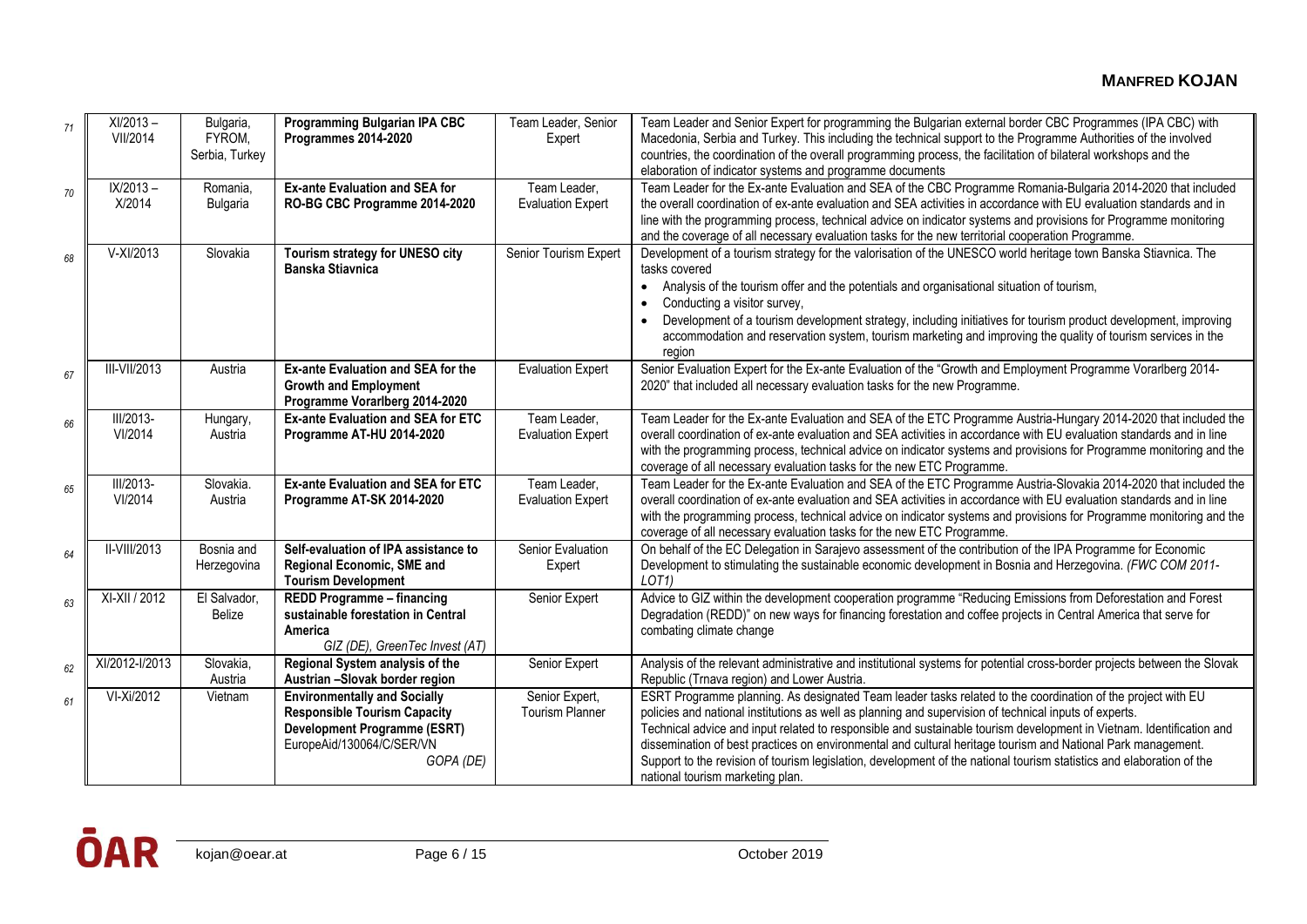| 60            | VI/2012-<br>XII/2013         | Austria, Czech<br>Republic | <b>Programming ETC AT-CZ</b><br>Programme 2014-2020<br>OIR Projekthaus (AT), ÖAR, Austria                                                                                                    | Senior Expert,<br>Process Facilitator            | Support to the Programme Authorities of the Austrian-Czech ETC Programme for programming the new ETC<br>Programme 2014-2020 that included the facilitation of bilateral workshops with relevant authorities and stakeholders,<br>the elaboration of programme documents and all related technical and procedural issues (regional analysis, selection<br>of thematic focus, eligible activities, indicator and monitoring system, etc.)                                                                                                                                                                                                                                                                                                                                                                                                                                                            |
|---------------|------------------------------|----------------------------|----------------------------------------------------------------------------------------------------------------------------------------------------------------------------------------------|--------------------------------------------------|----------------------------------------------------------------------------------------------------------------------------------------------------------------------------------------------------------------------------------------------------------------------------------------------------------------------------------------------------------------------------------------------------------------------------------------------------------------------------------------------------------------------------------------------------------------------------------------------------------------------------------------------------------------------------------------------------------------------------------------------------------------------------------------------------------------------------------------------------------------------------------------------------|
| 59            | 1/2012<br>on-going           | Bulgaria,<br>Europe        | <b>NGO Living Heritage</b>                                                                                                                                                                   | Board member &<br>Sustainable Tourism<br>Advisor | Co-founder, board member and tourism advisor of the NGO Living Heritage, a non-profit organisation for supporting the<br>valorisation of natural and cultural heritage. Tasks include support to the strategic and operational management of the<br>organisation, lectures and project support on issues related to sustainable tourism development, valorisation of cultural<br>heritage, participatory processes, sustainable regional development, international communication and know-how<br>transfer.                                                                                                                                                                                                                                                                                                                                                                                        |
| 58            | IV-V/2012                    | Croatia                    | <b>Technical Assistance to the</b><br><b>Transport Operational Programme</b><br>Metis (AT), ÖAR, Austria                                                                                     | Risk Management<br>Expert                        | Technical Assistance to the Operating Structure of the Transport Operational Programme of Croatia (IPA IIIa<br>Programme) and the implementation of projects; Support to the identification and mitigation of relevant risks.                                                                                                                                                                                                                                                                                                                                                                                                                                                                                                                                                                                                                                                                      |
| 57            | <b>III/2012</b>              | Austria                    | Project preparation support for IPA<br><b>CSO Call 2012</b><br>Red Cross Austria, ÖAR, Austria                                                                                               | Senior Expert                                    | Support to the Lead Partner Austrian Red Cross for developing a project proposal and preparing a project application<br>for the IPA Call 2012 (Partnership Programmes for Civil Society Organisations, Support to regional thematic networks)                                                                                                                                                                                                                                                                                                                                                                                                                                                                                                                                                                                                                                                      |
| 56            | II-IV/2012                   | Austria/SEE                | <b>Final Evaluation SEE-IFA network</b><br>Austria Wirschaftsservice, ÖAR (AT)                                                                                                               | Team Leader,<br>Evaluator                        | Final evaluation of the transnational network of European national and regional innovation & finance Agencies, a<br>cooperation project implemented within the South East European Programme.                                                                                                                                                                                                                                                                                                                                                                                                                                                                                                                                                                                                                                                                                                      |
| 55            | I/2012                       | Cambodia,<br>Vietnam       | Sustainable tourism and regional<br>development initiatives Vietnam &<br>Cambodia<br>ÖAR, Vienna/Austria                                                                                     | Senior Expert                                    | Assessment of international development cooperation and support initiatives for tourism and regional development in<br>Cambodia and Vietnam for potential business development of ÖAR;<br>Consultancy support to tourism and cultural initiatives                                                                                                                                                                                                                                                                                                                                                                                                                                                                                                                                                                                                                                                  |
| 54            | $VII/2011 -$<br>V/2012       | Austria, Czech<br>Republic | <b>Interim Evaluation Small Projects</b><br><b>Funds ETC CZ-AT</b><br>RM Weinviertel (AT), ÖAR, Austria                                                                                      | Team Leader &<br><b>Evaluation Expert</b>        | Interim evaluation of the 3 Small Projects Funds for the support of Civil Society Initiatives and people-to-people projects<br>that have been established within the ETC Program Czech Republic - Austria 2007-2012. The main activities were<br>Overall project management and design of the evaluation process,<br>Evaluation of programme structures and procedures, monitoring system, project selection, support to final<br>beneficiaries, Checking of indicators, monitoring and financial control system,<br>reflection and joint learning circles with relevant bodies and authorities<br>$\bullet$                                                                                                                                                                                                                                                                                       |
| $\frac{5}{3}$ | VIII/2010-<br>VII/2011       | Bosnia and<br>Herzegovina  | EU Support to Implementation of<br>Cross- Border programmes under<br>IPA Instrument,<br><b>EUCORIN II</b><br>(EuropeAid/126848/C/SER/BA)<br>PMG, Ireland<br>ÖAR, Vienna/Austria <sup>1</sup> | <b>Team Leader</b>                               | Support the BiH Directorate of EU Integration to establish structures and procedures and to successfully implement EU<br>IPA Component 2 (cross-border and transnational) Cooperation Programmes. The main activities are:<br>to support DEI CBC Department to get accredited for DIS IPA Component 2,<br>To establish mechanisms and provide TA to the DEI CBC Department on internal organisation and day-to-day<br>Program management issues (financial management, programme and project monitoring, etc.),<br>to support the involvement of BiH bodies and the cooperation with relevant structures in partner countries for<br>$\bullet$<br>program implementation,<br>to provide training and coaching for BiH Program structures (CBC Department, CFCU, JTS, JMC)<br>$\bullet$<br>to support awareness raising in BiH for cross-border and transnational cooperation Programs<br>$\bullet$ |
| 52            | XII 2010-<br><b>III/2011</b> | <b>EU Various</b>          | <b>Midterm Evaluation INTERACT</b><br>Program<br>VVMZ (SK), ÖAR                                                                                                                              | Senior Expert                                    | Coaching of the evaluation team on development of evaluation design, methodology and reporting,<br>Reflection workshop with the INTERACT actors                                                                                                                                                                                                                                                                                                                                                                                                                                                                                                                                                                                                                                                                                                                                                    |

<sup>1</sup> *On the basis of his permanent association with ÖAR Regionalberatung (Vienna/Austria) Mr. Kojan has usually been working on behalf of ÖAR for the individual projects (contact: +43.1.512 1595, Managing Director Dr. H. Payer, payer@oear.at)*

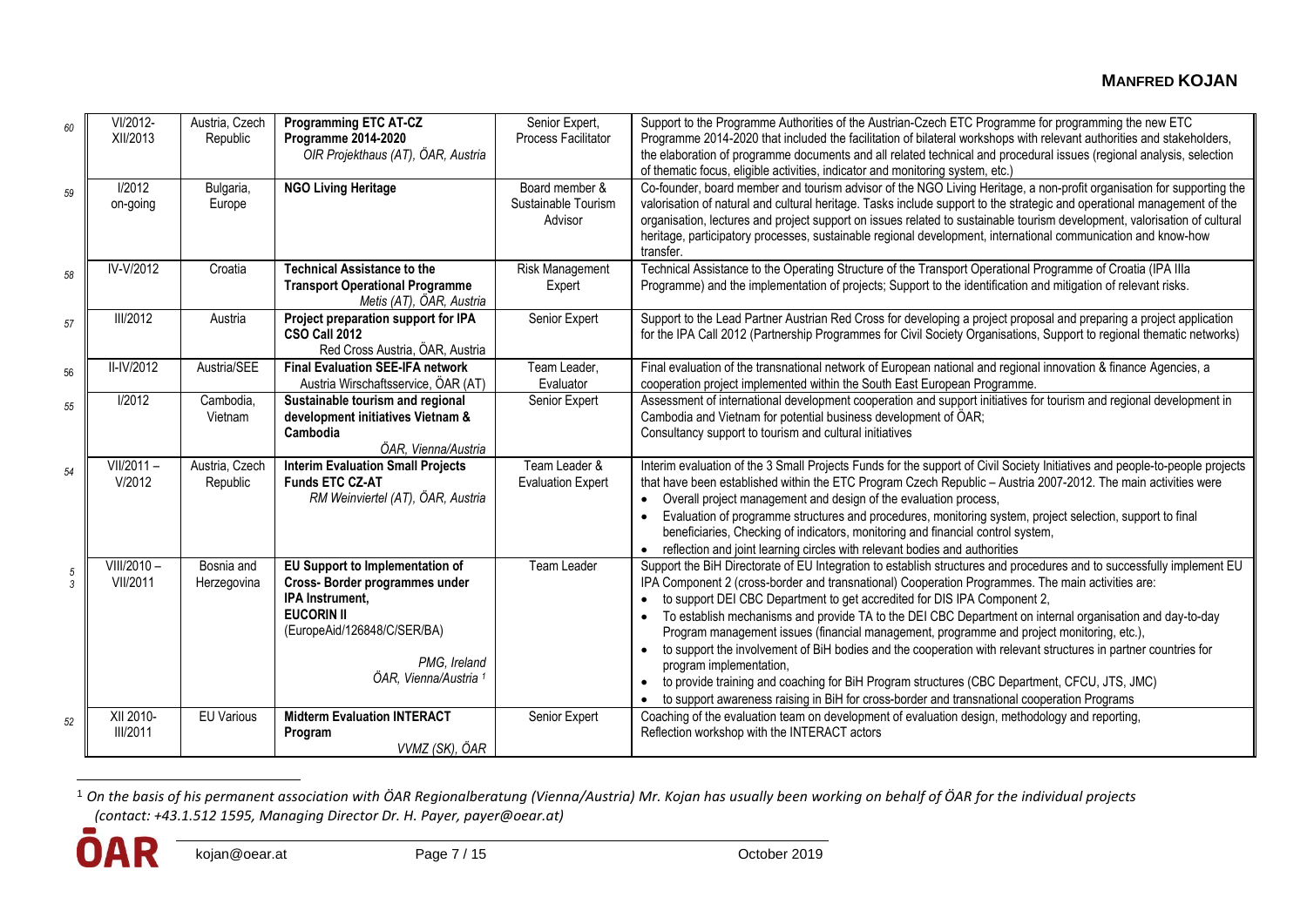| 51 | $V - XII 2010$           | Montenegro                    | <b>Coaching Regional Development</b><br>Agency<br>RDA Bj-Ko-Pr (MNE), ÖAR                                                                                                                                                            | Senior Expert                                                           | Coaching and technical assistance for the Regional Development Agency Bjelasica, Komovi and Prokletije, the<br>National Parks Montenegro and the National Park Biogradska Gora in the areas of Strategic and operational work<br>plans, sustainable tourism development, project development, international networking and co-operations (AEBR,<br>EUROMONTANA, IUCN, Europarc, etc.)                                                                                                                                                                                                                                                                                                                                                                                                                                                                                                                                                                                                                                                                     |
|----|--------------------------|-------------------------------|--------------------------------------------------------------------------------------------------------------------------------------------------------------------------------------------------------------------------------------|-------------------------------------------------------------------------|-----------------------------------------------------------------------------------------------------------------------------------------------------------------------------------------------------------------------------------------------------------------------------------------------------------------------------------------------------------------------------------------------------------------------------------------------------------------------------------------------------------------------------------------------------------------------------------------------------------------------------------------------------------------------------------------------------------------------------------------------------------------------------------------------------------------------------------------------------------------------------------------------------------------------------------------------------------------------------------------------------------------------------------------------------------|
| 50 | XII/2009-<br>I/2010      | Vietnam,<br>Laos.<br>Cambodia | Assessment of international donor<br>activities in Vietnam, Laos and<br>ÖAR, Vienna/Austria<br>Cambodia                                                                                                                              | Senior Expert                                                           | Assessment of the on-going and planned development cooperation programmes and projects of international donor<br>organisations active in the region and analysis of general and specific implementation challenges in the region.                                                                                                                                                                                                                                                                                                                                                                                                                                                                                                                                                                                                                                                                                                                                                                                                                         |
| 49 | $V/2008 -$<br>IX/2009    | Austria                       | <b>SEE Project "Danubeparks"</b><br>NP Donauauen (AT), Georg Frank<br>Tel: +43.2212-3450<br>g.frank@donauauen.at<br>e-mail                                                                                                           | Senior Expert                                                           | Support to the Lead Partner National Park Donauauen (AT) for successfully launching a transnational cooperation<br>project nature protected areas within the EU SEE Programme. This included support with<br>the successful preparation of the expression of interest and the tender documents,<br>the facilitation of partner meetings<br>the development of the communication strategy<br>$\bullet$                                                                                                                                                                                                                                                                                                                                                                                                                                                                                                                                                                                                                                                     |
| 48 | VI / 2008 - III<br>/2010 | Suriname                      | Suriname Sustainable Tourism<br><b>Capacity Building Programme</b><br>(EuropeAid/125842/D/SER/SR)<br>ÖAR, Vienna/AT / Quality Institute (ES)<br>Daniel Castella<br>Tel: +34 932532244, e-mail:<br>international@qualityinstitute.com | Project Manager (Key<br>Expert 1) and Deputy<br><b>Project Director</b> | Supervision and monitoring of the EU Development cooperation project and representation of the project on top<br>$\bullet$<br>political and administrative level<br>• Guiding the team on technical and operational issues (sustainable tourism development, community development<br>in the hinterlands, tourism sector cooperation, tourism regulations, tourism marketing)<br>Supporting the Surinamese Government on further developing the legal and administrative framework for tourism<br>$\bullet$<br>Supporting the communities in the hinterlands to develop sustainable tourism plans, projects and activities<br>$\bullet$<br>Supporting the tourism sector to intensify cooperation and coordination<br>$\bullet$<br>Introducing sustainable tourism criteria for the tourism sector and providing training on these issues<br>$\bullet$<br>Providing advice on e-marketing for the National Tourism Organisation and within the tourism sector and<br>supporting e-marketing initiatives                                                   |
| 47 | VI / 2008 -<br>XI/2009   | Romania                       | Training at national and regional<br>level for Regional Operational<br><b>Programme and ETC Programmes</b><br>implementation in Romania<br>(EuropeAid/124201/D/SER/RO)<br>ÖAR / Ecosfera (IT), A. Fiorini                            | Team Leader                                                             | Organizing and delivering training at national and regional levels for enhancing the absorption capacity for the<br>Operational Programmes (ROP and all ETC Programmes) managed by the Ministry of Development, Public Works and<br>Housing, Romania.<br>setting-up and training a pool of qualified in-house trainers within the Ministry and the RDAs<br>providing training for ROP/ETC MAs, IBs and help desks on Financial Management, Programme and project<br>$\bullet$<br>monitoring, Programme management and EU procurement issues<br>providing training to Final Beneficiaries on EU project preparation for Regional Development and ETC<br>Programmes, EU and national Public Procurement procedures and Project Management of EU co-financed<br>projects                                                                                                                                                                                                                                                                                     |
| 46 | $VI/2006 -$<br>IX/2008   | Montenegro                    | <b>Tourism and Economic</b><br>Development in the Northern<br>Mountain region of Montenegro<br>ÖAR / Austrian Development Agency<br>F. Raunig (+381.81.601 580,<br>podgorica-as@bmaa.gv.at)                                          | Senior Expert and<br>Coach                                              | Technical assistance for the Regional Tourism Organisation and implementation of a grant scheme for<br>regional and tourism development for the North of Montenegro in the framework of the Austrian Development<br>Cooperation (Austrian Ministry of Foreign Affairs, ADA Austrian Development Agency)<br>Coaching and technical assistance to the Regional Tourism Organisation<br>Valorisation of the National Park for regional tourism development and creation of an attractive area for visitors<br>$\bullet$<br>Tourism cluster development: facilitation of regional co-operations among tourism businesses, the National Park<br>and the municipalities of the region<br>Technical assistance for the development of attractive regional tourism products<br>$\bullet$<br>Know- how building, training and coaching of regional stakeholders<br>$\bullet$<br>Implementation (criteria and indicator development, project monitoring and evaluation) of a grant scheme for<br>$\bullet$<br>impulse projects for regional and tourism development |

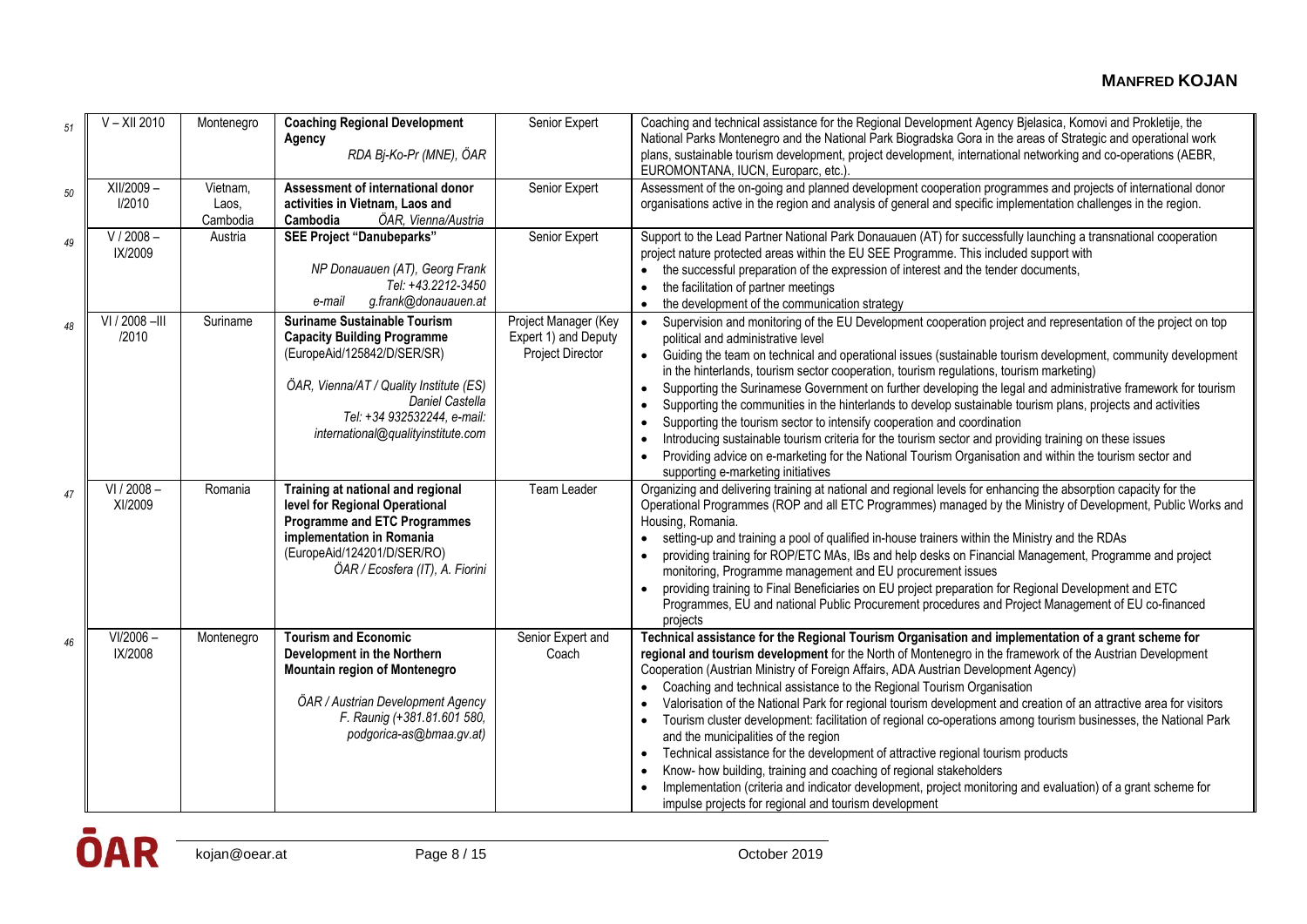| 45 | XII/2006-<br>XI/2007         | Bulgaria,<br>Romania     | <b>Technical Assistance for project</b><br>preparation and implementation of<br>the Objective 3 CBC Programme<br>Bulgaria - Romania 2007-2013" (BG<br>2004/016-783.01.04)<br>ÖAR / ATC (AT) Walther Czerny<br>$(+43 - 1 - 2637117)$<br>walther.czerny@atc-consultants.com       | Team Leader                             | Overall coordination and management of the project<br>$\bullet$<br>Preparation of the Programme implementation documents (Programme Complement, Monitoring system,<br>$\bullet$<br>Programme Implementation Manual, Project Operational Guide, Guidelines for Applicants, templates, etc.)<br>Support to the BG National Authority for installing appropriate implementation structures and arrangements<br>$\bullet$<br>Facilitation of training sessions for Bulgarian Programme bodies and potential beneficiaries on Programme<br>$\bullet$<br>implementation, project preparation, project monitoring and EU procurement procedures;<br>Coaching of selected BG Lead Partners on cross-border project development and application process<br>$\bullet$ |
|----|------------------------------|--------------------------|---------------------------------------------------------------------------------------------------------------------------------------------------------------------------------------------------------------------------------------------------------------------------------|-----------------------------------------|-------------------------------------------------------------------------------------------------------------------------------------------------------------------------------------------------------------------------------------------------------------------------------------------------------------------------------------------------------------------------------------------------------------------------------------------------------------------------------------------------------------------------------------------------------------------------------------------------------------------------------------------------------------------------------------------------------------------------------------------------------------|
| 44 | X-XI/2006                    | Bulgaria                 | Independent Observer in the<br>Evaluation of the PHARE Project -<br>"Promotion of the cultural, tourist<br>and human resources in the cross-<br>border region BG-GR"<br>(BG2004/016-782.01.06)<br>ÖAR / EC-Delegation Sofia, Mr. E.<br>Reali; Tel: +359-2 933 5327              | Independent Observer<br>/ Senior Expert | To provide for the EC Delegation in Bulgaria an independent Observer's opinion on the process and appropriateness<br>and quality of the evaluation of the submitted proposals under the Grant Scheme "Promotion of the cultural, tourist and<br>human resources in the cross-border region BG-GR" namely<br>opening session and administrative check (Step 1)<br>evaluation of the concept notes (Step 2)<br>evaluation of the application forms (Step 3)<br>verification of the eligibility (Step 4):                                                                                                                                                                                                                                                      |
| 43 | VIII/2006-<br><b>II/2007</b> | EU various               | Support for the Programming of the<br><b>Future Objective 3 Interregional</b><br><b>Cooperation Programmes Central</b><br>European Space 2007-2013 and<br>South-East European Space 2007-<br>2013<br>ÖAR / ÖIR(AT) P. Schneidewind<br>(+43 1 533 87 47,<br>Schneidewind@oir.at) | Senior Expert,<br>Moderator             | Moderation and support to programming process of the EU Central Europe (countries: AT, DE, PL, CZ, SK, IT, SI,<br>$\bullet$<br>UA) and the EU South-East Europe (countries: HU, AT, SI, IT, RO, BG, GR, HR, YU, BiH) Objective 3 B<br>cooperation Programmes 2007-2013 by providing process moderation and expert support to the respective<br>Programme Task Forces and the Drafting Teams.<br>Moderation of Task Force and Drafting Team meetings and technical advice (programme focus, eligibility criteria,<br>$\bullet$<br>indicator and monitoring system, programme structures)<br>Preparation and Documentation of Task Force and Drafting Team meetings<br>$\bullet$<br>Coordination and harmonisation of the drafting contributions<br>$\bullet$ |
| 42 | VI/2006-<br><b>II/2007</b>   | Bulgaria                 | Support for participation of Bulgaria<br>in Community Initiative INTERREG III<br><b>B (CADSES) and INTERREG III C</b><br><b>Programmes</b><br>ÖAR / ECORYS (NL), E. Kleinjan<br>(+31 10 453 88 28,<br>Elena.Kleinjan@ecorys.com)                                                | Team leader                             | Overall coordination of the project<br>$\bullet$<br>Preparation of an Operational Manual for Bulgarian project partner for the implementation of these Programmes,<br>$\bullet$<br>Elaboration of a Procedures Manual for the Bulgarian National Contact Point for the implementation of these<br>$\bullet$<br>Programmes (grant management, project monitoring);<br>Facilitation of training sessions for Bulgarian beneficiaries on ERDF and Phare procedures;<br>$\bullet$<br>Preparation and implementation of a publicity campaign for all funded projects;<br>$\bullet$<br>Organizations of workshops and seminars on the new EU policies for cross-border, trans-national and inter-<br>$\bullet$<br>regional cooperation                            |
| 41 | <b>III-VIII/2006</b>         | Serbia and<br>Montenegro | Pre-feasibility study for two touristic<br>cableway projects in Kotor<br>ÖAR / Austrian Development Agency<br>F. Raunig (+381.81.601 580,<br>podgorica-as@bmaa.gv.at)                                                                                                           | Project Director and<br>Team Leader     | Team Leader for a project on behalf of the Austrian Development Cooperation (ADA). Tasks covered:<br>Overall co-ordination of the project and the process<br>$\bullet$<br>Assessment of variants for potential tracks of the cable car to Kotor castle and the National Park Lovcen<br>$\bullet$<br>Assessment of the relevant aspects of the cableway projects (touristic attractiveness, UNESCO compatibility,<br>$\bullet$<br>spatial planning, environment and cultural conservation, socio-economic effects, organisational capability,<br>administrative and political support, financial viability)                                                                                                                                                  |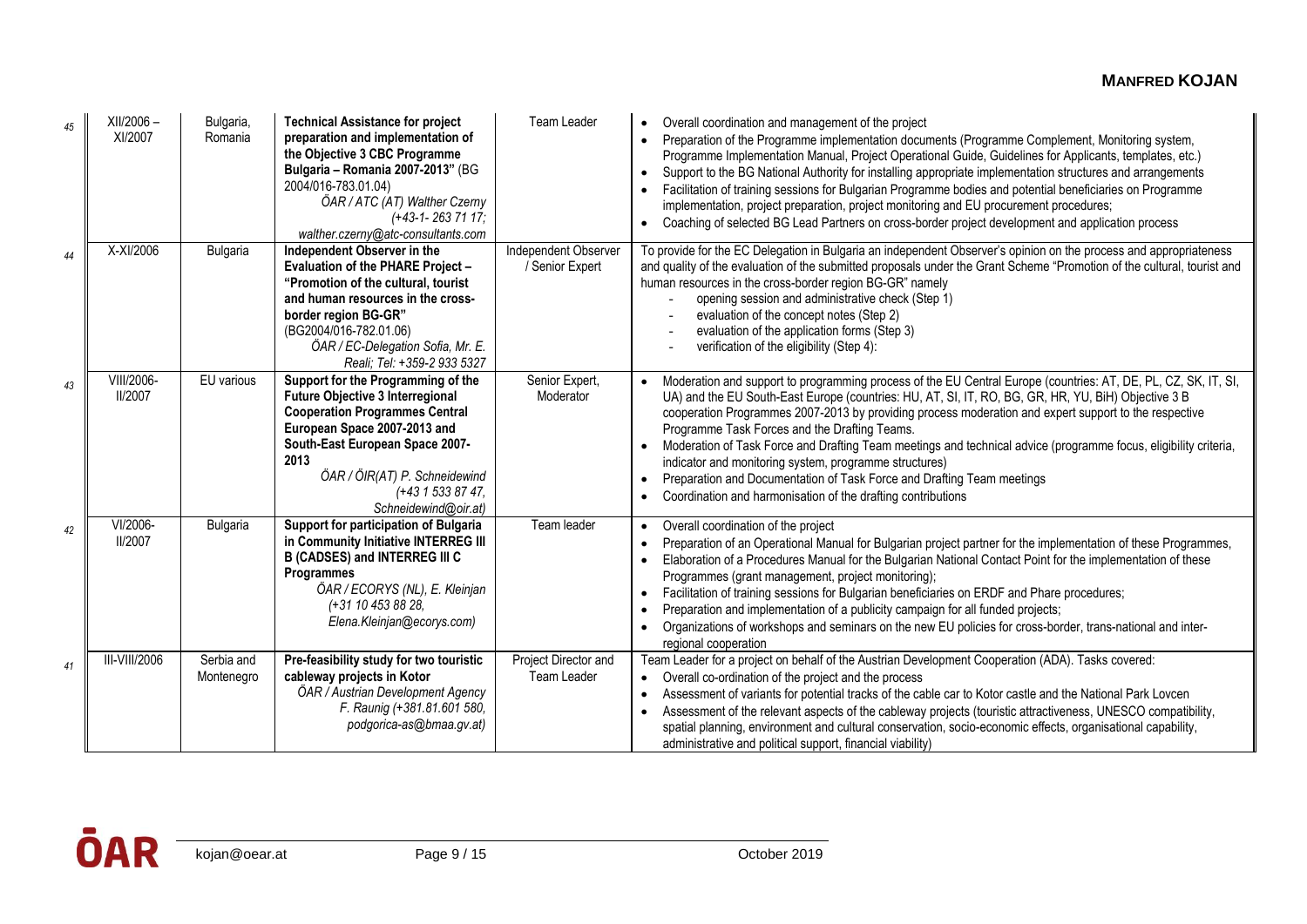| 40 | IV-XI/2006               | Bulgaria,<br>Romania          | Vidin - Calafat Interregional Study<br>ÖAR / Luis Berger (RO) +359-94-<br>600079                                                                                                                                                    | Senior expert / Interim<br>Team Leader | Elaboration of the Inter Regional Operational Plan (SWOT analysis, strategies and priorities for joint BG-RO<br>$\bullet$<br>economic development, investment programme for the public sector and proposals for further national and<br>international interventions)<br>Involvement and information of key regional and national stakeholders<br>$\bullet$<br>Analysis of the stakeholder system and assessment of the institutional capacity of the present regional<br>$\bullet$<br>administrative structures<br>Development of well documented project proposals for joint socio-economic development                                                                                                                                                                                                                                                    |
|----|--------------------------|-------------------------------|-------------------------------------------------------------------------------------------------------------------------------------------------------------------------------------------------------------------------------------|----------------------------------------|-------------------------------------------------------------------------------------------------------------------------------------------------------------------------------------------------------------------------------------------------------------------------------------------------------------------------------------------------------------------------------------------------------------------------------------------------------------------------------------------------------------------------------------------------------------------------------------------------------------------------------------------------------------------------------------------------------------------------------------------------------------------------------------------------------------------------------------------------------------|
| 39 | V-IX/2006                | Bulgaria                      | <b>Ex-ante Evaluation of the National</b><br><b>Operational Programme for Regional</b><br>Development (EUROPEAID/<br>119860/C/SV/multi)<br>ÖAR / IBM (BE), N. Briand<br>+32 (0) 2 237 09 83                                         | Senior expert                          | Ex-ante evaluation of the Development Programme following EU and international standards on<br>the program strategy and documents (relevance, consistency, adequacy, viability)<br>$\bullet$<br>Assessment of the appropriateness of the allocation of resources, perspectives for absorption, availability of<br>national co-finance and the allocation's appropriateness to the overall strategy<br>Analysis of legal, institutional and regulatory bottlenecks<br>$\bullet$<br>Specific comments with regard to further elaboration of individual measures and interventions<br>$\bullet$<br>Consistency with Community and national policies<br>$\bullet$<br>Assessment of the quality of the proposed implementation and monitoring mechanisms<br>$\bullet$<br>Facilitation of joint learning circles with Programme relevant authorities<br>$\bullet$ |
| 38 | II-VIII/2006             | EU                            | <b>Strategic Project Generation in</b><br><b>INTERREG Programs</b><br>ÖAR / INTERACT MT, M. Novello<br>mauro.novello@interact-eu.net,<br>+43 664 826 8423                                                                           | Team Leader,<br>Senior expert          | Comparative analysis of successful practices of EU Programme implementation provisions and mechanisms, cross-<br>border communication, co-ordination and strategic project generation in EU INTERREG Programs on behalf of the<br><b>INTERACT Point Managing Transition.</b><br>Interviews and workshops with program authorities in 16 EU and non-EU countries<br>Development of a tool box for Program authorities to facilitate strategic cross-border project generation<br>$\bullet$<br>Reflection and advice for the INTERACT secretariat<br>$\bullet$<br>Preparation of documentation and input for EU INTERACT conferences<br>$\bullet$                                                                                                                                                                                                             |
| 37 | II-XI/2006               | Czech<br>Republic,<br>Austria | <b>Ex-ante Evaluation Objective 3</b><br><b>Program Territorial Co-operation</b><br>Czech Republic - Austria 2007-2013<br>ÖAR / Univ. Economics (Praha, CR)<br>R. Wokoun (+420.224.095 548,<br>wokoun@vse.cz                        | Senior expert                          | Ex-ante evaluation of the Development Programme following EU and international standards on<br>the program strategy and documents (relevance, consistency, adequacy, viability)<br>$\bullet$<br>Development of indicators,<br>$\bullet$<br>Reflection on the monitoring and financial control system<br>$\bullet$<br>Reflection on the programme management and implementation structures and procedures<br>$\bullet$<br>Facilitation of joint learning circles with Programme relevant authorities<br>$\bullet$                                                                                                                                                                                                                                                                                                                                            |
| 36 | IV-V/2005<br>VIII-X/2005 | EU various                    | advisory services for the INTERACT<br><b>Point Managing Transition:</b><br>"Comparative analysis of EU<br><b>INTERREG IIIA Programs"</b><br>ÖAR / INTERACT MT, D.Abratzki<br>Daniela.Abratzki@interact-eu.net,<br>+43 1 4000 76 135 | Senior expert                          | Comparative analysis of several (20) EU INTERREG IIIA Programmes concerning<br>- management structures and programme implementation (MA, NA, JTS)<br>- project implementation (project generation, pre-assessment, CBC aspects, lead partner principle)<br>- financial management, monitoring and control aspects<br>Reflection and advice for INTERACT secretariat<br>$\bullet$<br>Preparation of documentation and input for EU INTERACT conferences in Dresden (DE) and Torino (IT)                                                                                                                                                                                                                                                                                                                                                                      |

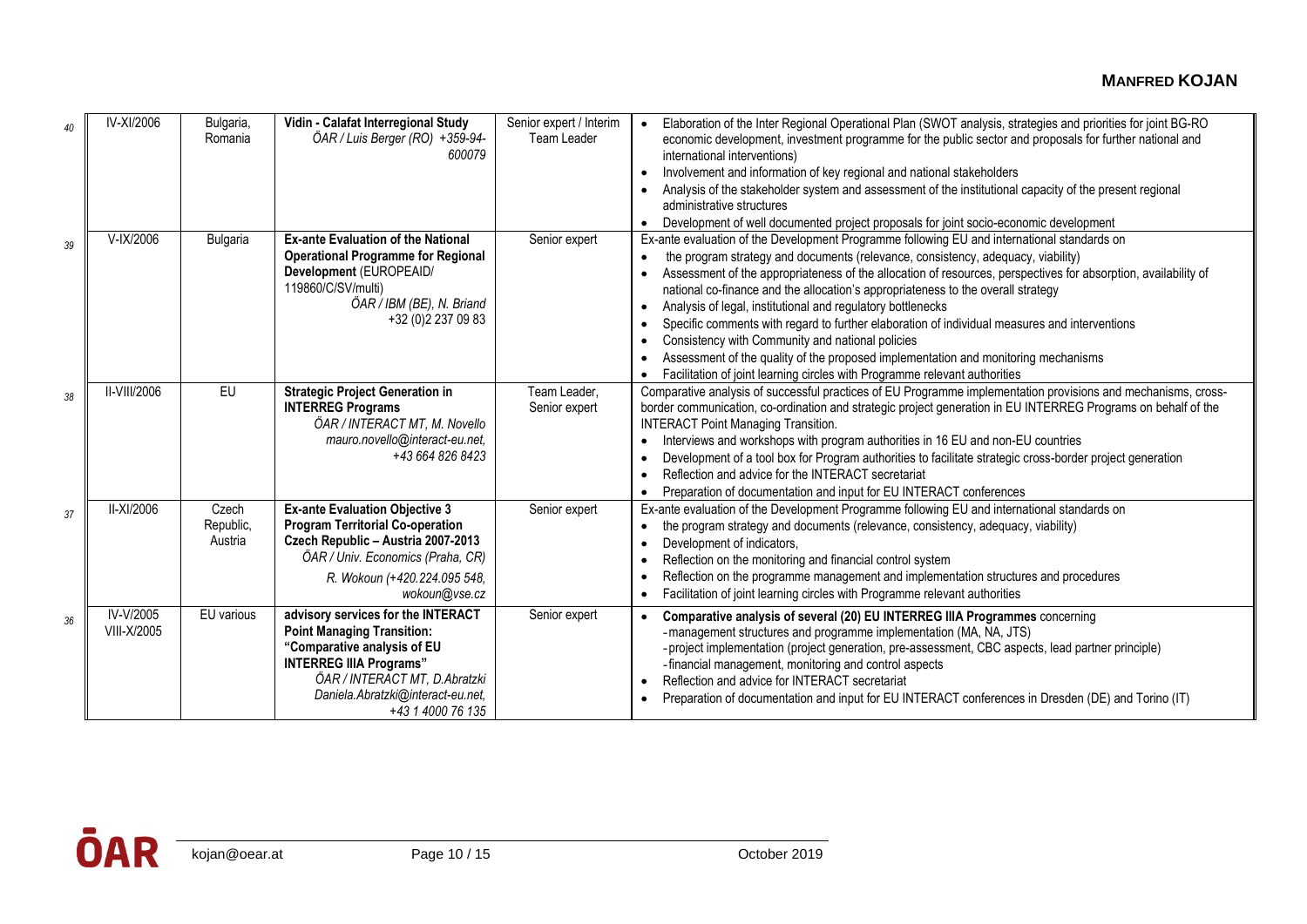| 35 | $V/2004 -$<br>V/2006       | Serbia &<br>Montenegro                      | <b>Touristic and Economic</b><br>Development in the Bjelasica &<br>Komovi-Region<br>ÖAR / Austrian Developement Agency<br>F. Raunig (+381.81.601 580,<br>podgorica-as@bmaa.gv.at) | Project Director and<br>Team Leader | T.A. on regional tourism development and implementation of a grant scheme for regional and tourism<br>development for the North of Montenegro on in the framework of the Austrian Development Cooperation (Austrian<br>Ministry of Foreign Affairs, ADA Austrian Development Agency)<br>Project management, Donor and stakeholder co-ordination<br>$\bullet$<br>Policy advice on national, regional and local level<br>$\bullet$<br>Technical Assistance to the National Park management and valorisation of the National Park for regional Tourism<br>Development<br>Tourism cluster development: facilitation of regional co-operations among tourism businesses and between the<br>National Park and the municipalities of the region<br>Setting-up a Regional Tourism Organisation / Destination Management<br>$\bullet$<br>Developing a regional tourism strategy and action plan for tourism development<br>$\bullet$<br>Technical assistance for the development of regional tourism projects<br>Know how building and coaching of local authorities and regional stakeholders<br>$\bullet$<br>Setting up, managing and monitoring a grant scheme for impulse projects for regional and tourism development<br>$\bullet$ |
|----|----------------------------|---------------------------------------------|-----------------------------------------------------------------------------------------------------------------------------------------------------------------------------------|-------------------------------------|---------------------------------------------------------------------------------------------------------------------------------------------------------------------------------------------------------------------------------------------------------------------------------------------------------------------------------------------------------------------------------------------------------------------------------------------------------------------------------------------------------------------------------------------------------------------------------------------------------------------------------------------------------------------------------------------------------------------------------------------------------------------------------------------------------------------------------------------------------------------------------------------------------------------------------------------------------------------------------------------------------------------------------------------------------------------------------------------------------------------------------------------------------------------------------------------------------------------------------|
| 34 | <b>III 2005</b>            | Albania                                     | <b>Tourism Assessment Kelmend</b><br>ÖAR, Vienna / AT                                                                                                                             | Senior expert                       | Assessment of potentials for regional tourism development projects and support to the National Tourist Board on behalf<br>of the Austrian Ministry of Foreign Affairs (ADA Austrian Development Cooperation) in Kelmend region, North Albania                                                                                                                                                                                                                                                                                                                                                                                                                                                                                                                                                                                                                                                                                                                                                                                                                                                                                                                                                                                   |
| 33 | IV / 2004                  | Mexico                                      | <b>SME Support Initiative</b><br>ÖAR, Vienna / AT                                                                                                                                 | Consultant and trainer              | On behalf of a Swedish-Mexican business initiative for development cooperation supporting SME development in San<br>Miguel Allende and Mexico D.F. by<br>Consultancy for business start-ups and already established SMEs,<br>Workshops for SMEs on product and market development<br>$\bullet$                                                                                                                                                                                                                                                                                                                                                                                                                                                                                                                                                                                                                                                                                                                                                                                                                                                                                                                                  |
| 32 | $III - XII / 2004$         | Austria, DE,<br>CZ, SK, HU,<br>SLO, ITA, CH | <b>Europa Regions</b><br>ÖAR, Vienna / AT                                                                                                                                         | Senior expert                       | Study about "Europa Regions" with Austrian participation and international case studies for the Austrian Conference<br>on Regional an Spatial Planning (ÖROK)<br>Analysis of the different models of trans-regional and cross-border cooperation, structures and tasks<br>$\bullet$<br>Facilitation of exchange of experience<br>$\bullet$                                                                                                                                                                                                                                                                                                                                                                                                                                                                                                                                                                                                                                                                                                                                                                                                                                                                                      |
| 31 | V 2003 - V<br>2007         | Austria                                     | Local Agenda 21 in<br>Vienna 22<br>ÖAR, Vienna / AT                                                                                                                               | Senior Expert                       | Facilitation of the participative Local Agenda 21 process in Vienna 22 (Local Authority)<br>Project and process management<br>$\bullet$<br>Assistance to the co-operation development among local citizens, businesses, institutions and administration<br>$\bullet$<br>Facilitation of working groups and conferences with local citizen and stakeholder<br>$\bullet$                                                                                                                                                                                                                                                                                                                                                                                                                                                                                                                                                                                                                                                                                                                                                                                                                                                          |
| 30 | III - X 2004               | Romania.<br>Serbia &<br>Montenegro          | Neighbourhood Programme 2004-<br>2006 Romania - Serbia &<br>Montenegro<br>West Midlands GP (UK), ÖAR                                                                              | Senior Expert                       | Preparation of the bilateral Phare CBC - CARDS Neighbourhood Programme 2004-2006 Romania - Serbia &<br>Montenegro<br>Preparation of the multi-annual Joint Programming Document (Description, Objectives and Priorities, Programme<br>$\bullet$<br>monitoring and implementation provisions, Ex-ante evaluation)<br>Preparation of the Romanian 2004 project fiches for large scale investment projects and grant schemes<br>$\bullet$<br>Facilitation of the programming process with the involved national and regional institutions<br>$\bullet$<br>Advise and coaching of the responsible staff in the Ministry of European Integration (Bucharest)<br>$\bullet$                                                                                                                                                                                                                                                                                                                                                                                                                                                                                                                                                            |
| 29 | $VII / 2003 - XI$<br>/2005 | Austria<br>(CZ, SK, HU, SL<br>O)            | Midterm and on-going Evaluation of<br>the Austrian Interreg IIIA external<br>border Programmes (AT-CZ, AT-SK,<br>AT-HU, AT-SLO)<br>ÖAR, Vienna / AT                               | Senior Expert                       | Mid term evaluation, on-going evaluation, final evaluation of Austria's EU external border cooperation Programmes<br>Assessment of indicators, monitoring and financial control system, programme structures and procedures<br>$\bullet$<br>Assessment of project selection, check of programme implementation<br>$\bullet$<br>reflection and joint learning circles with Programme relevant authorities<br>٠                                                                                                                                                                                                                                                                                                                                                                                                                                                                                                                                                                                                                                                                                                                                                                                                                   |

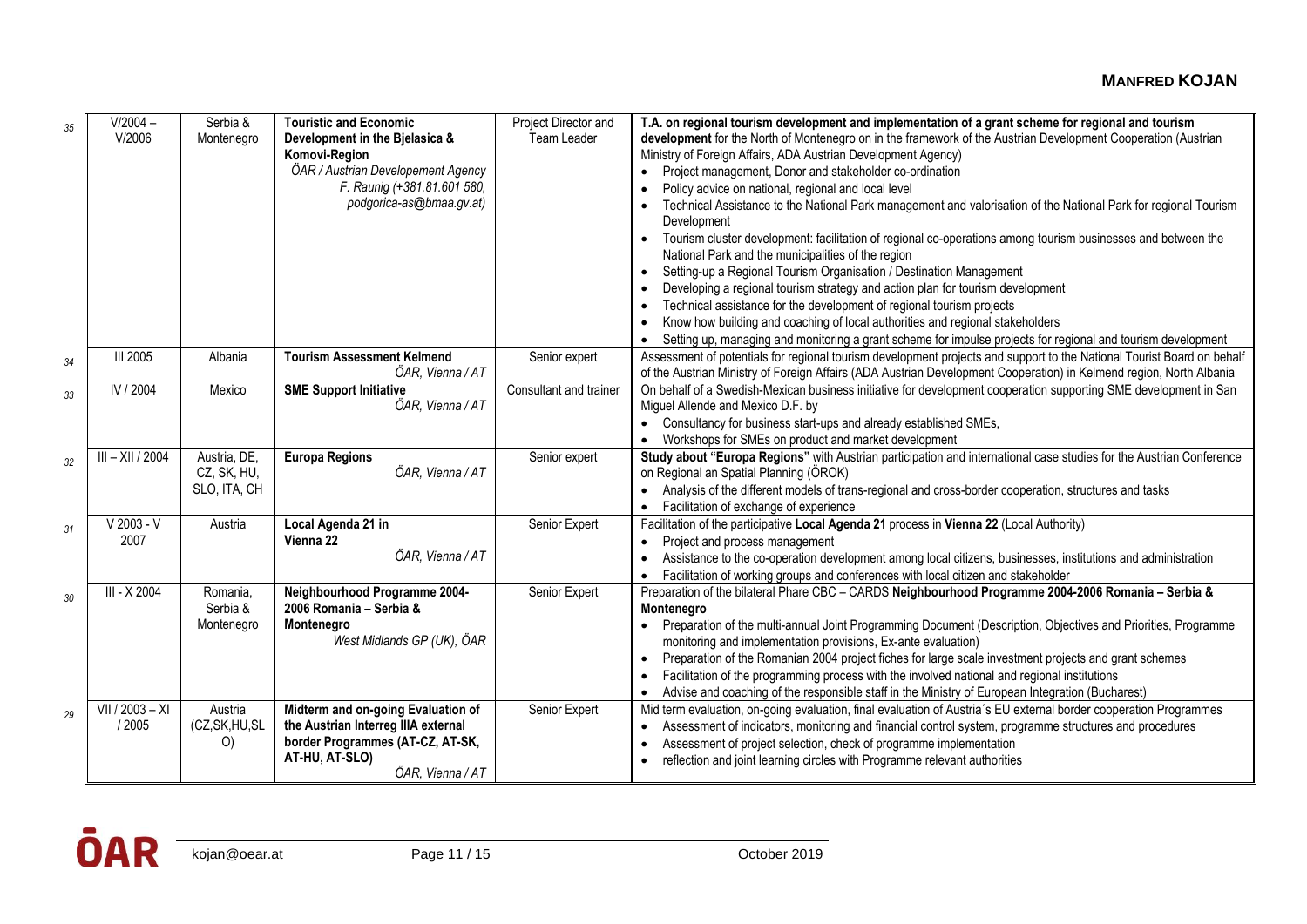| 28 | $X/2003 - X/$<br>2005     | Croatia                                             | <b>Strategy and Capacity Building for</b><br><b>Regional Development in Croatia</b><br>Ecorys (NL), ÖAR                                                                 | <b>Deputy Project</b><br>Director, Senior expert | Project management<br>$\bullet$<br>Development of the National Strategy for Regional Development<br>$\bullet$<br>Consultancy in regional development and cross-border cooperation issues<br>$\bullet$                                                                                                                                                                                                                                                                                                                                                                                |
|----|---------------------------|-----------------------------------------------------|-------------------------------------------------------------------------------------------------------------------------------------------------------------------------|--------------------------------------------------|--------------------------------------------------------------------------------------------------------------------------------------------------------------------------------------------------------------------------------------------------------------------------------------------------------------------------------------------------------------------------------------------------------------------------------------------------------------------------------------------------------------------------------------------------------------------------------------|
| 27 | $IX / 2002 - I /$<br>2004 | Hungary                                             | <b>Development of Human Resources</b><br>of SMEs in Hungary<br>ÖAR, Vienna / AT                                                                                         | Senior Expert and<br>Trainer                     | Development of Human Resources of SMEs in Hungary and Training of Trainers in the tourism industry<br>Facilitation of training and seminars with tourism consultants and managers in the area of market oriented product<br>$\bullet$<br>development, regionally integrated tourism development, target group concepts for enterprises and regions and<br>tourism marketing<br>Preparation of study tours to examples of best practice<br>$\bullet$<br>Mentoring / coaching of tourism businesses                                                                                    |
| 26 | $V/2003 - III/$<br>2004   | Slovenia                                            | Preparation of the Interreg III<br><b>Community Initiative Slovenia with</b><br><b>Croatia and Hungary</b><br>GOPA (DE), ÖAR                                            | Team Leader                                      | T.A. to the National Agency of Regional Development (NARD) of Slovenia to prepare for the full integration to the<br>Interreg III Community Initiative with Croatia and Hungary<br>Preparation of the required Programme documents<br>Co-ordination with relevant SLO, HR and HU institutions<br>Assistance to improve the co-operation and communication among the relevant regional stakeholders and<br>Programme authorities<br>Design of appropriate Programme implementation structures and procedures (programme management,<br>monitoring)<br>Ex-ante evaluation<br>$\bullet$ |
| 25 | $II / 2003 - X /$<br>2003 | Austria (DE,<br>IT, CZ, HU, SI,<br>CH)              | <b>Systemic Analysis of the Austrian</b><br>participation in the transnational<br><b>Interreg IIC and IIIB Programmes</b><br>(CADSES, Alpine Space)<br>ÖAR, Vienna / AT | Senior Expert                                    | Survey and evaluation of the Austrian Interreg II-c and Interreg III-b Projects concerning their spatial impact and<br>quality of transnational co-operation<br>Evaluation of the steering, monitoring and assistance of the relevant national and transnational Interreg<br>$\bullet$<br>Programme structures<br>Political advice<br>$\bullet$                                                                                                                                                                                                                                      |
| 24 | $V/2003 - VI/$<br>2003    | Romania                                             | Implementation of the multi-annual<br>CBC strategy agreed between<br>Romania and Bulgaria<br>ÖAR, Vienna / AT                                                           | Senior Expert                                    | T.A. for the Romanian Ministry of Development and Prognosis for the Implementation of the multi-annual CBC<br>strategy agreed between Romania and Bulgaria<br>Preparation of Project Fiches (large scale investments, grant schemes) and supporting documents for the annual<br>CBC-Programme<br>Mobilisation, information and training for potential applicants on national and regional level to prepare CBC<br>projects                                                                                                                                                           |
| 23 | $1/2003 - 1/$<br>2004     | Austria, Czech<br>Republic,<br>Slovakia,<br>Hungary | <b>Strategic Regional Analysis of</b><br><b>DIANE Region (Direct Investment</b><br><b>Agency Net) and Process</b><br><b>Assistance</b><br>ÖAR, Vienna / AT              | Senior Expert                                    | Strategic Regional Analysis of DIANE Region (Direct Investment Agency Net) and Process Assistance for<br>intensified marketing and co-operation of the Business Development Agencies of Vienna Region (A), South Bohemia<br>(CZ), South Moravia (CZ), West Slovakia (SK) and West Hungary (HU)<br>Comparative Regional Analysis of all sub-regions<br>USP development and positioning for the DIANE-region in the international inward investment market<br>$\bullet$<br>Conducting of international co-operation workshops of all DIANE-partner<br>$\bullet$                        |
| 22 | X/2002-<br>X/2008         | Austria                                             | <b>LEADER+ Austrian Network Unit</b><br>ÖAR, Vienna / AT                                                                                                                | Senior Expert                                    | Support to the management of the Austrian LEADER + Network Unit on issues related to cooperation on European<br>level, know-how transfer to South-East European countries and specific technical support (sustainable tourism<br>development, monitoring and evaluation of activities) for Local Action Groups                                                                                                                                                                                                                                                                       |

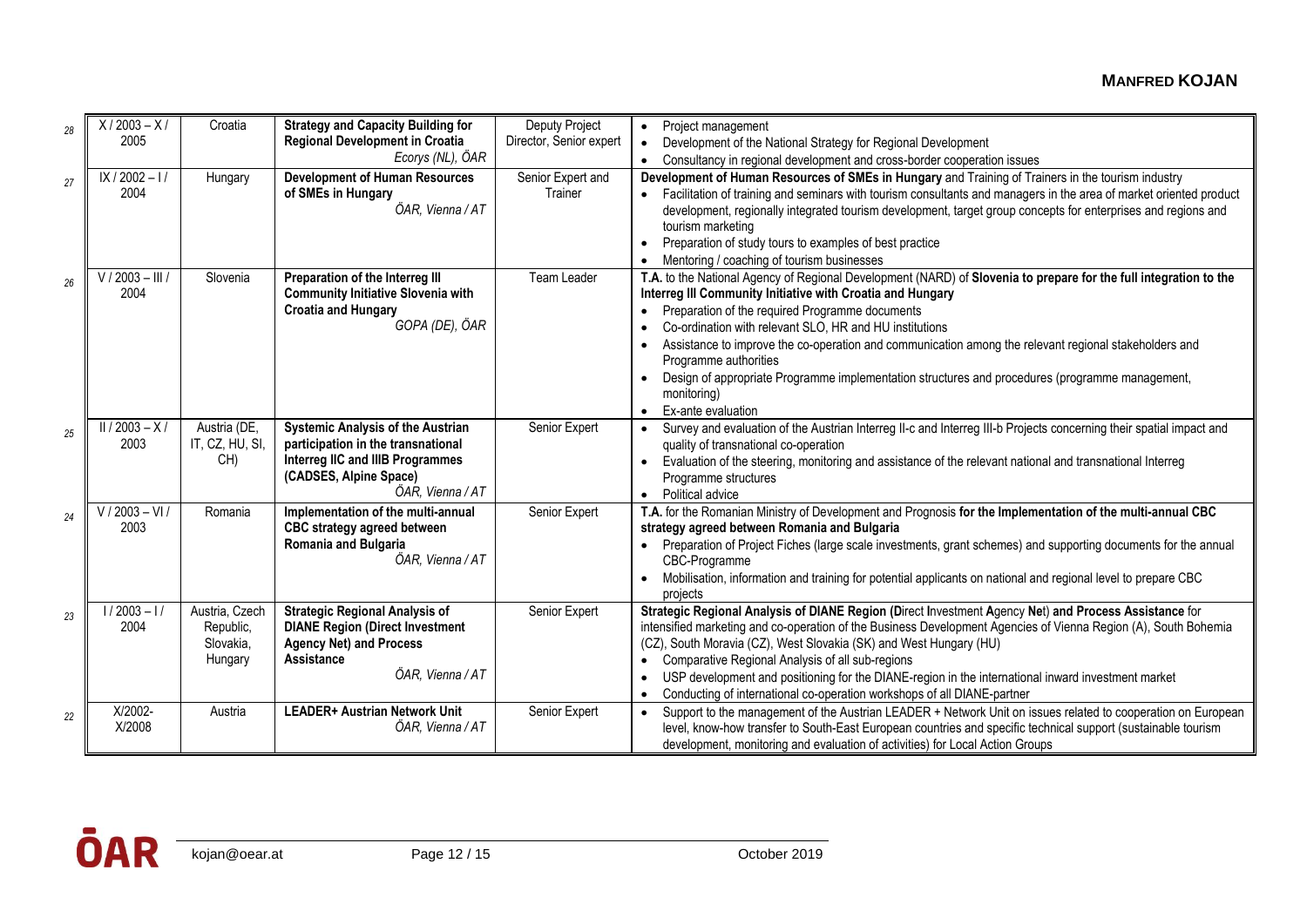| 21 | $VI / 2001 - XI /$<br>2002    | Bulgaria                 | Preparation of the Phare CBC<br>Programme for the Bulgarian - Greek | <b>Team Leader</b> | Overall co-ordination of the programming process and the expert team                                                                                                                                       |
|----|-------------------------------|--------------------------|---------------------------------------------------------------------|--------------------|------------------------------------------------------------------------------------------------------------------------------------------------------------------------------------------------------------|
|    |                               |                          | border region                                                       |                    | Moderation of working groups<br>$\bullet$<br>Design (documents, structures,) and implementation (publication, project evaluation, monitoring, reporting) of an<br>$\bullet$                                |
|    |                               |                          | ÖAR, Vienna / AT                                                    |                    | EU grant scheme (SPF)                                                                                                                                                                                      |
|    |                               |                          |                                                                     |                    | Implementation of structures and procedures on regional, national and cross-border level<br>$\bullet$                                                                                                      |
|    |                               |                          |                                                                     |                    | Training of management and staff at the PIU and Regional Authorities on EU and Phare CBC procedures,<br>requirements, etc.                                                                                 |
|    |                               |                          |                                                                     |                    | T.A. to project proponents and development of a pipeline of projects for funding under this Programme<br>$\bullet$                                                                                         |
|    |                               |                          |                                                                     |                    | Preparation of Project Fiches (large scale investments, grant schemes) and supporting documents for the annual<br>CBC-Programme                                                                            |
|    |                               |                          |                                                                     |                    | Co-ordination assistance for the bilateral BG-GR programming and implementation process of the CBC<br>Programme                                                                                            |
| 20 | VII / 2002                    | Latvia                   | <b>Evaluation of Project Applications</b>                           | Senior Expert      | Independent Assessor for the CFCU Latvia, Evaluation of Project Applications for the Latvian Phare SPF 2000                                                                                                |
|    |                               |                          | for the Latvian Phare SPF 2000<br>ÖAR. Vienna / AT                  |                    | Evaluation of project applications in accordance with EU-requirements (PRAG) and Programme Guidelines<br>• TA to the CFCU and the Evaluation Committee                                                     |
|    | III-IX/2001                   | Czech                    | T.A and coaching of Regional                                        | Senior Expert      | Technical assistance and coaching of Regional Development Agencies (RDAs) in the Czech Republic, Slovakia                                                                                                  |
| 19 |                               | Republic,                | Development Agencies (RDAs) in                                      |                    | and Hungary in the fields of support services for local authorities, regional integration, communication, networking and                                                                                   |
|    |                               | Slovakia,                | CZ, SK and HU                                                       |                    | integrated tourism development                                                                                                                                                                             |
|    |                               | Hungary                  | ÖAR, Vienna / AT                                                    |                    |                                                                                                                                                                                                            |
| 18 | $X/2000 -$<br><b>III/2001</b> | Austria                  | Preparation of the EU LEADER+<br>Programme Lower Austria Alpin      | Team Leader        | Overall co-ordination of the programme planning process<br>$\bullet$                                                                                                                                       |
|    |                               |                          | ÖAR. Vienna / AT                                                    |                    | Moderation of working groups with local authorities, Civil Society Organisations and individual stakeholders<br>$\bullet$<br>Preparation of Programme Strategy, Measures, Programme Documents<br>$\bullet$ |
|    | IX/1999-                      | Czech                    | <b>Preparation of the Phare CBC</b>                                 | <b>Team Leader</b> | Overall co-ordination of the planning process<br>$\bullet$                                                                                                                                                 |
| 17 | VIII/2000                     | Republic                 | Programme for the Czech Republic -                                  |                    | Co-ordination of the national and international expert team<br>$\bullet$                                                                                                                                   |
|    |                               |                          | <b>Austrian border Region</b>                                       |                    | Moderation of working groups<br>$\bullet$                                                                                                                                                                  |
|    |                               |                          | ÖAR, Vienna / AT                                                    |                    | Preparation of Programme strategy, measures, indicator system, implementation provisions, Programme<br>documents and Terms of Reference for key projects                                                   |
| 16 | X/1999-<br>IX/2001            | CZ, SK, HU,<br>SLO, ITA, | <b>RDA network CEDA</b><br>ÖAR, Vienna / AT                         | Senior Expert      | Co-ordination and organisation of the communication and development of skills for a network of Regional<br>Development Agencies (RDA) in CZ, SK, HU, SLO, ITA and AUT                                      |
|    |                               | AUT                      |                                                                     |                    | Conducting of workshops with RDA staff (on support services for local authorities and CSOs, sustainable regional                                                                                           |
|    |                               |                          |                                                                     |                    | tourism development, regional networking and communication)                                                                                                                                                |
|    |                               |                          |                                                                     |                    | Project co-ordination, Marketing<br>$\bullet$                                                                                                                                                              |
| 15 | IV-VI/2000                    | Central                  | <b>Tourism Co-operation Central</b>                                 | Senior Expert      | Workshop series with the tourism Ministers and tourism industry of Central American countries on behalf of the                                                                                             |
|    |                               | America                  | America<br>ÖAR, Vienna / AT                                         |                    | German Development Cooperation                                                                                                                                                                             |
|    | III-XI/2001                   | Austria                  | Concept and feasibility study for the                               | <b>Team Leader</b> | Moderation of working groups, Coaching of the co-operation process<br>$\bullet$<br>Overall co-ordination of the planning process                                                                           |
| 14 |                               |                          | <b>Celtic Village Schwarzenbach</b>                                 |                    | $\bullet$<br>Concept for the tourism orientated presentation of the historic reconstruction<br>$\bullet$                                                                                                   |
|    |                               |                          | ÖAR. Vienna / AT                                                    |                    | Marketing plan, Feasibility study<br>$\bullet$                                                                                                                                                             |

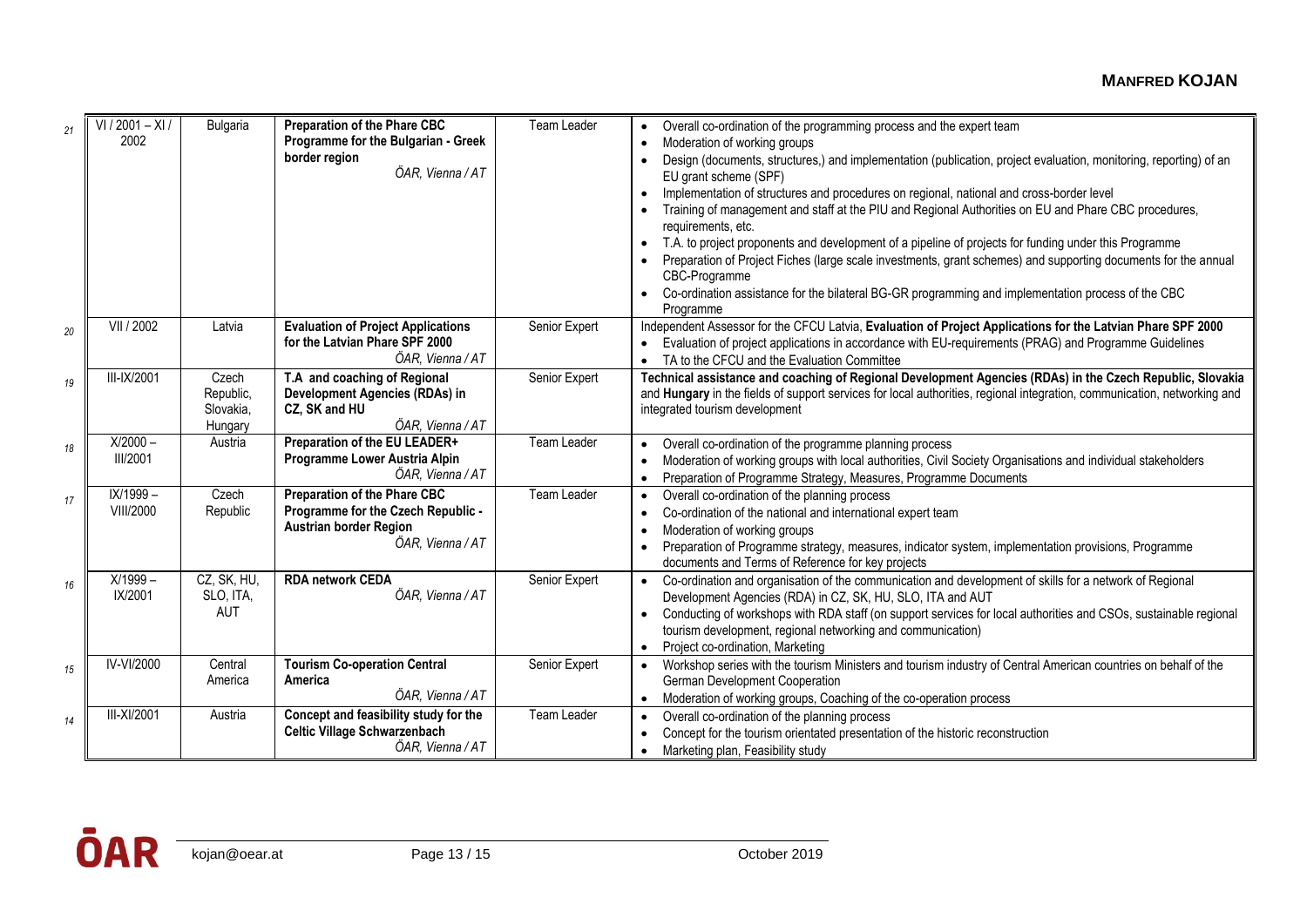| 13               | VIII-X/2000     | EU, Central<br>America | Study of the Tourism Market in<br><b>Europe for Central America</b><br>ÖAR, Vienna / AT | Team Leader   | Design and conduction of a market study about image, market potential and potential distribution channels of the<br>Central American Countries and their tourism products in 6 EU countries on behalf of the German Development<br>Cooperation (GTZ) |
|------------------|-----------------|------------------------|-----------------------------------------------------------------------------------------|---------------|------------------------------------------------------------------------------------------------------------------------------------------------------------------------------------------------------------------------------------------------------|
|                  |                 |                        |                                                                                         |               | Presentations and workshops with the tourism industry of CA<br>$\bullet$                                                                                                                                                                             |
| 12               | VII/1999-       | Austria                | Concept and feasibility study for the                                                   | Team Leader   | Overall co-ordination of the planning process<br>$\bullet$                                                                                                                                                                                           |
|                  | VI/2000         |                        | Visitor Centre National park Thayatal                                                   |               | Development of the Concept for the touristic orientated presentation of the National park<br>$\bullet$                                                                                                                                               |
|                  |                 |                        | ÖAR, Vienna / AT                                                                        |               | Marketing plan, Staff-planning, Feasibility study for a visitor center<br>$\bullet$                                                                                                                                                                  |
| 11               | IV-XI/1999      | Austria,               | <b>Programming Phare CBC Hungary</b>                                                    | Senior Expert | Phare CBC Hungary 2000 - 2006, preparation of the PPD for the Cooperation Programme H-SK-A (Hungarian part)                                                                                                                                          |
|                  |                 | Hungary,               | $2000 - 2006$                                                                           |               | Facilitation of working groups, preparation of Programme strategy, measures, implementation provisions,                                                                                                                                              |
|                  |                 | Slovakia               | ÖAR, Vienna / AT                                                                        |               | Programme documents and Terms of Reference for key projects                                                                                                                                                                                          |
| 10               | $X/1998 -$      | Austria                | Programme Planning for the EU-                                                          | Senior Expert | Assistance with the preparation of Programme Strategy, Measures and Programme Documents<br>$\bullet$                                                                                                                                                 |
|                  | IV/1999         |                        | <b>Objective 2 Progr. Lower Austria</b>                                                 |               |                                                                                                                                                                                                                                                      |
|                  |                 |                        | 2000-2006                                                                               |               |                                                                                                                                                                                                                                                      |
|                  |                 |                        | ÖAR, Vienna / AT                                                                        |               |                                                                                                                                                                                                                                                      |
| 9                | $X/1999 -$      | Portugal               | <b>IQADE II: Training and Organisation</b>                                              | Senior Expert | On behalf of EURADA and the Portuguese Ministry provision of consultancy and training for RDA staff in the area of                                                                                                                                   |
|                  | VII/2000        |                        | <b>Development of Portuguese</b>                                                        |               | services and involvement of local authorities and CSOs, regional networking and communication, development of                                                                                                                                        |
|                  |                 |                        | <b>Regional Development Agencies</b>                                                    |               | regional impulse projects, regionally integrated tourism development and organisational matters                                                                                                                                                      |
|                  |                 |                        | ÖAR, Vienna / AT                                                                        |               |                                                                                                                                                                                                                                                      |
| 8                | X/1998-         | Austria                | Programme Planning for the Interreg                                                     | Senior Expert | • Assistance with the preparation of Programme Strategy, Measures and Programme Documents                                                                                                                                                            |
|                  | <b>III/1999</b> |                        | III Programme Lower Austria 2000-                                                       |               |                                                                                                                                                                                                                                                      |
|                  |                 |                        | 2006                                                                                    |               |                                                                                                                                                                                                                                                      |
|                  |                 |                        | ÖAR, Vienna / AT                                                                        |               |                                                                                                                                                                                                                                                      |
| $\overline{7}$   | IX/1997-        | Portugal               | IQADE: Setting-up and Organisation                                                      | Senior Expert | On behalf of EURADA and the Portuguese Ministry providing assistance with the establishment of a Regional                                                                                                                                            |
|                  | VI/1998         |                        | Development of the Regional                                                             |               | Development Agency in the Dao-Lafoes Region (Central Portugal): local and regional ownership, business and activity                                                                                                                                  |
|                  |                 |                        | <b>Development Agency Dao-Lafoes</b>                                                    |               | plan, staffing, statutes, constitutional issues, communication and co-ordination on regional and national level                                                                                                                                      |
|                  |                 |                        | ÖAR, Vienna / AT                                                                        |               |                                                                                                                                                                                                                                                      |
| $\boldsymbol{6}$ | $V/1995 -$      | Slovakia               | <b>Tourism development Programme</b>                                                    | Team Leader   | Team Leader for a project in the frame of the Austrian development cooperation for:                                                                                                                                                                  |
|                  | XII/1997        |                        | High - Tatra Region                                                                     |               | Setting up of a tourism organisation for the whole Slovak Tatra Region                                                                                                                                                                               |
|                  |                 |                        | ÖAR, Vienna / AT                                                                        |               | Involvement and coordination of the local and regional stakeholders (municipalities, tourism industry, National                                                                                                                                      |
|                  |                 |                        |                                                                                         |               | Park, business support structures, CSOs)                                                                                                                                                                                                             |
|                  |                 |                        |                                                                                         |               | Organisational development and coaching of the regional tourism organisation<br>$\bullet$                                                                                                                                                            |
|                  |                 |                        |                                                                                         |               | Workshops and know-how transfer with local project groups in the fields of marketing, market research, hostelry &<br>$\bullet$                                                                                                                       |
|                  |                 |                        |                                                                                         |               | gastronomy, specialised leisure offers, visitor information                                                                                                                                                                                          |
| $\sqrt{5}$       | VI-XI/1995      | Hungary                | Tourism development programme                                                           | Expert        | Coaching of Hungarian consultants<br>$\bullet$                                                                                                                                                                                                       |
|                  |                 |                        | Komarom-Esztergom County                                                                |               | Development of innovative tourism products for the region<br>$\bullet$                                                                                                                                                                               |
|                  |                 |                        | ÖAR, Vienna / AT                                                                        |               |                                                                                                                                                                                                                                                      |
| $\overline{4}$   | VII-XI/1994     | Hungary                | Tourism Support in the Györ-Moson-                                                      | Expert        | Coaching of Hungarian consultants<br>$\bullet$                                                                                                                                                                                                       |
|                  |                 |                        | <b>Sopron County</b>                                                                    |               | Development of the tourism strategy and innovative tourism products for the region<br>$\bullet$                                                                                                                                                      |
|                  |                 |                        | ÖAR, Vienna / AT                                                                        |               |                                                                                                                                                                                                                                                      |
| $\mathfrak{Z}$   | $II/1995 -$     | Hungary                | Training and coaching of Hungarian                                                      | Coach         | Co-moderation in Workshops<br>$\bullet$                                                                                                                                                                                                              |
|                  | XI/1997         |                        | tourism consultants                                                                     |               | <b>Project Management</b>                                                                                                                                                                                                                            |
|                  |                 |                        | ÖAR, Vienna / AT                                                                        |               | Advice on tourism development issues<br>$\bullet$                                                                                                                                                                                                    |